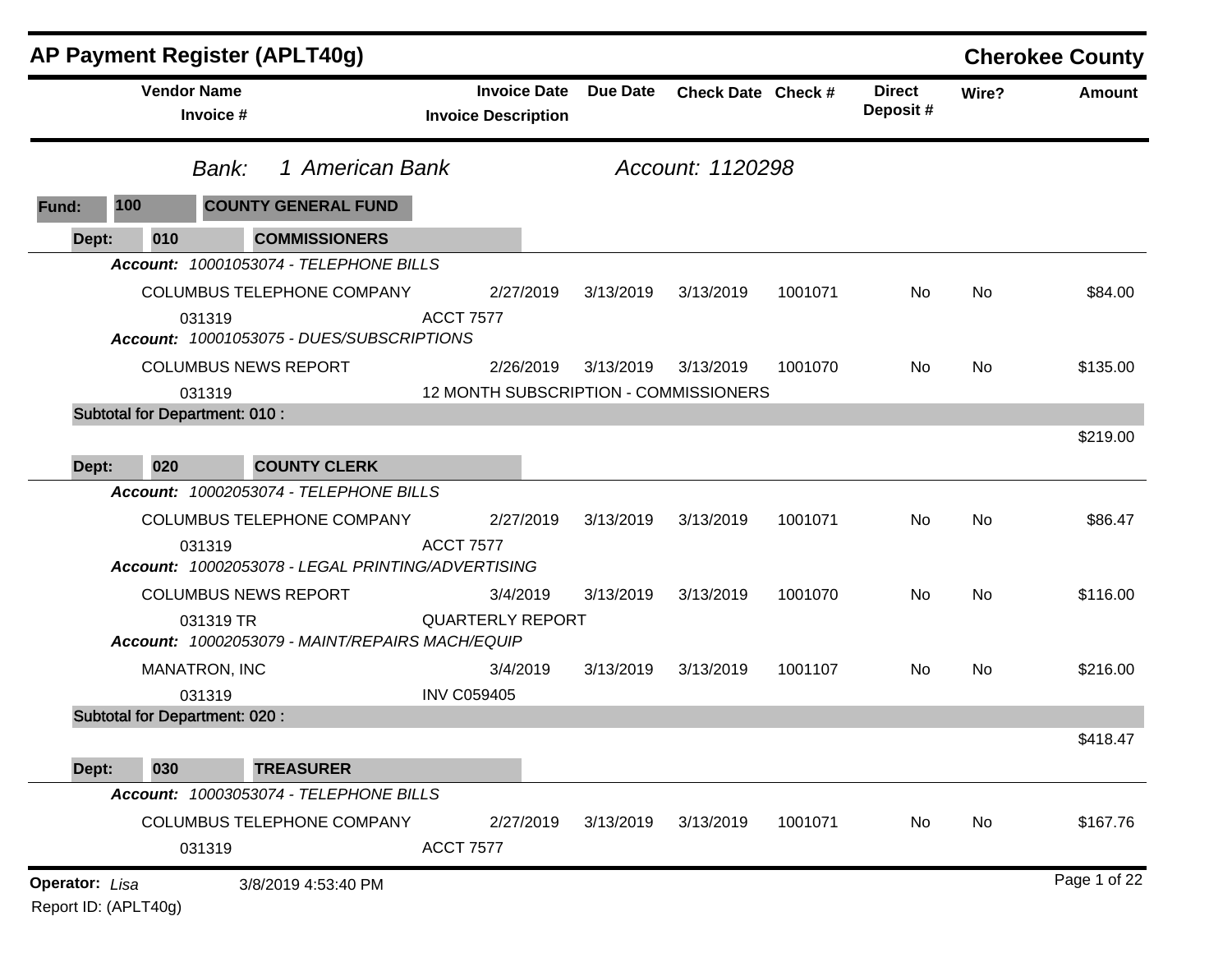|        |                                      | AP Payment Register (APLT40g)                     |                                                   |                 |                    |         |                           |           | <b>Cherokee County</b> |
|--------|--------------------------------------|---------------------------------------------------|---------------------------------------------------|-----------------|--------------------|---------|---------------------------|-----------|------------------------|
|        | <b>Vendor Name</b><br>Invoice #      |                                                   | <b>Invoice Date</b><br><b>Invoice Description</b> | <b>Due Date</b> | Check Date Check # |         | <b>Direct</b><br>Deposit# | Wire?     | <b>Amount</b>          |
|        |                                      | Account: 10003053079 - MAINT/REPAIRS MACH/EQUIP   |                                                   |                 |                    |         |                           |           |                        |
|        | <b>SUMNERONE</b>                     |                                                   | 2/26/2019                                         | 3/13/2019       | 3/13/2019          | 1001136 | No.                       | <b>No</b> | \$68.50                |
| 031319 |                                      | INV 2062838                                       |                                                   |                 |                    |         |                           |           |                        |
|        | <b>Subtotal for Department: 030:</b> |                                                   |                                                   |                 |                    |         |                           |           |                        |
|        |                                      |                                                   |                                                   |                 |                    |         |                           |           | \$236.26               |
| Dept:  | 040                                  | <b>ATTORNEY</b>                                   |                                                   |                 |                    |         |                           |           |                        |
|        |                                      | Account: 10004053074 - TELEPHONE BILLS            |                                                   |                 |                    |         |                           |           |                        |
|        |                                      | COLUMBUS TELEPHONE COMPANY                        | 2/27/2019                                         | 3/13/2019       | 3/13/2019          | 1001071 | No                        | No        | \$256.71               |
|        | 031319                               | Account: 10004053075 - DUES/SUBSCRIPTIONS         | <b>ACCT 7577</b>                                  |                 |                    |         |                           |           |                        |
|        |                                      | <b>COLUMBUS NEWS REPORT</b>                       | 2/27/2019                                         | 3/13/2019       | 3/13/2019          | 1001070 | No.                       | <b>No</b> | \$135.00               |
|        | 031319 ATT                           | Account: 10004053078 - LEGAL PRINTING/ADVERTISING | <b>12 MONTH SUBSCRIPTION</b>                      |                 |                    |         |                           |           |                        |
|        | <b>GATEHOUSE MEDIA, INC</b>          |                                                   | 3/4/2019                                          | 3/13/2019       | 3/13/2019          | 1001091 | No                        | <b>No</b> | \$122.57               |
|        | 031319                               |                                                   | <b>ACCT 19036</b>                                 |                 |                    |         |                           |           |                        |
|        | <b>GATEHOUSE MEDIA, INC</b>          |                                                   | 3/4/2019                                          | 3/13/2019       | 3/13/2019          | 1001091 | No.                       | <b>No</b> | \$121.12               |
|        | 031319                               |                                                   | <b>ACCT 19036</b>                                 |                 |                    |         |                           |           |                        |
|        | <b>Subtotal for Department: 040:</b> |                                                   |                                                   |                 |                    |         |                           |           |                        |
|        |                                      |                                                   |                                                   |                 |                    |         |                           |           | \$635.40               |
| Dept:  | 050                                  | <b>REGISTER OF DEEDS</b>                          |                                                   |                 |                    |         |                           |           |                        |
|        |                                      | Account: 10005053074 - UTILITIES/TELEPHONE BILLS  |                                                   |                 |                    |         |                           |           |                        |
|        |                                      | COLUMBUS TELEPHONE COMPANY                        | 2/27/2019                                         | 3/13/2019       | 3/13/2019          | 1001071 | No.                       | No        | \$85.80                |
|        | 031319                               |                                                   | <b>ACCT 7577</b>                                  |                 |                    |         |                           |           |                        |
|        | <b>Subtotal for Department: 050:</b> |                                                   |                                                   |                 |                    |         |                           |           |                        |
|        |                                      |                                                   |                                                   |                 |                    |         |                           |           | \$85.80                |
|        |                                      |                                                   |                                                   |                 |                    |         |                           |           |                        |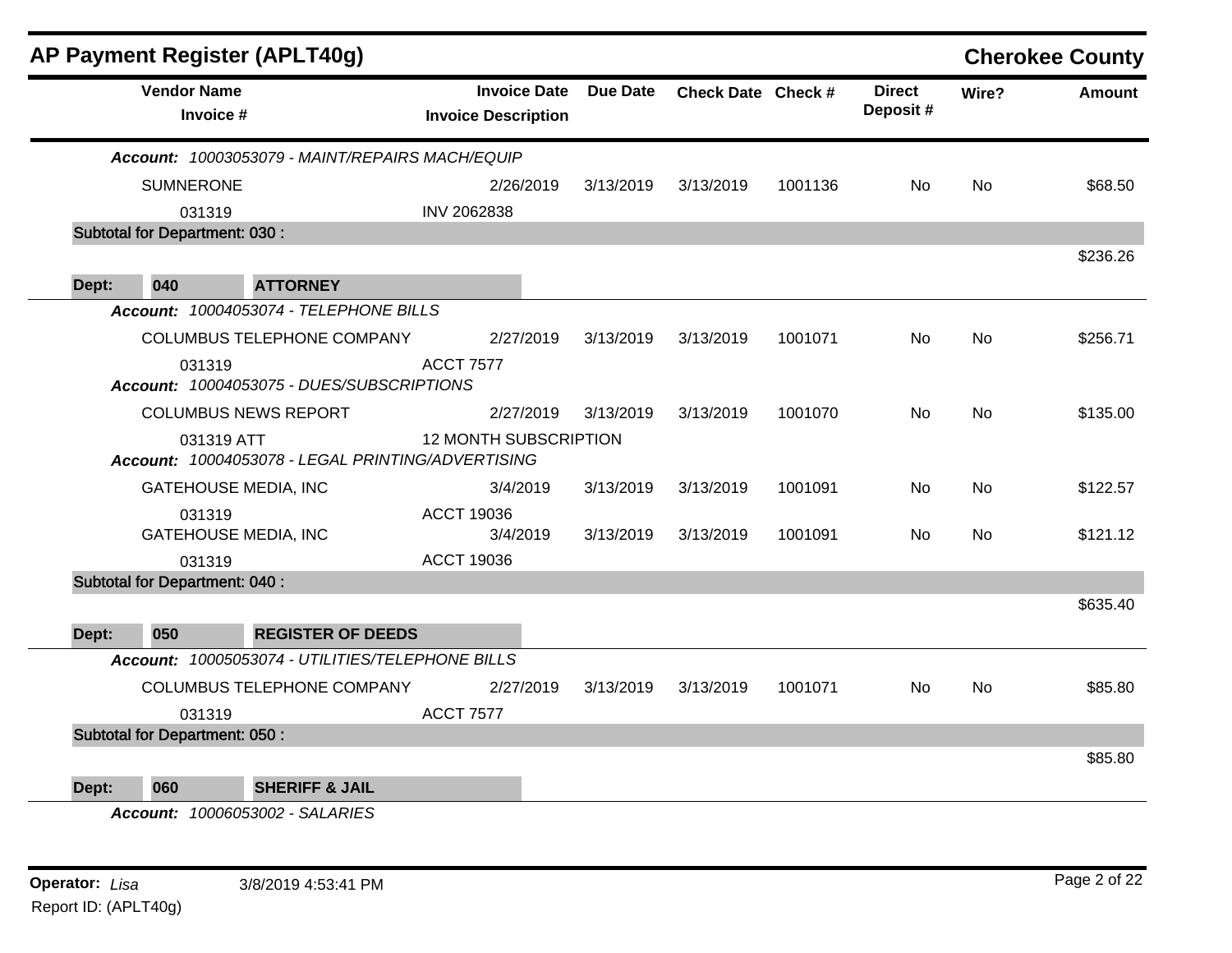| AP Payment Register (APLT40g)                                  |                                                                        |                      |                    |         |                           | <b>Cherokee County</b> |               |
|----------------------------------------------------------------|------------------------------------------------------------------------|----------------------|--------------------|---------|---------------------------|------------------------|---------------|
| <b>Vendor Name</b><br>Invoice #                                | <b>Invoice Date</b><br><b>Invoice Description</b>                      | <b>Due Date</b>      | Check Date Check # |         | <b>Direct</b><br>Deposit# | Wire?                  | <b>Amount</b> |
| <b>JIMMY D OBERBECK</b>                                        | 3/1/2019                                                               | 3/13/2019            | 3/13/2019          | 1001098 | No                        | <b>No</b>              | \$193.75      |
| 031319<br>Account: 10006053021 - PRINTING/OFFICE SUPPLIES      | <b>CONTRACT LABOR</b>                                                  |                      |                    |         |                           |                        |               |
| <b>CINTAS CORP</b>                                             | 2/26/2019                                                              | 3/13/2019            | 3/13/2019          | 1001063 | No                        | No                     | \$55.41       |
| 031319<br>Account: 10006053022 - EMPLOYEE UNIFORMS/ACCESSORIES | INV 8404019514                                                         |                      |                    |         |                           |                        |               |
| SOUTHERN UNIFORM & EQUIPMENT                                   | 2/26/2019                                                              | 3/13/2019            | 3/13/2019          | 1001132 | No                        | <b>No</b>              | \$60.00       |
| 031319<br>MOTOROLA SOLUTIONS, INC                              | <b>INV 77355</b><br>3/1/2019                                           | 3/13/2019            | 3/13/2019          | 1001116 | No.                       | No.                    | \$199.20      |
| 031319<br>Account: 10006053025 - PARTS/VEHICLE REPAIRS         | INV 8280702705                                                         |                      |                    |         |                           |                        |               |
| FULL SERVICE AUTOMOTIVE                                        | 2/27/2019                                                              | 12/31/2018 3/13/2019 |                    | 1001087 | No                        | <b>No</b>              | \$796.55      |
| 03132018<br>THUNDERSTRUCK BUMPERS                              | 2017 FORD EXPLORER<br>3/1/2019                                         | 3/13/2019            | 3/13/2019          | 1001137 | No                        | No                     | \$715.00      |
| 031319<br>NATALINIS AUTOMOTIVE                                 | <b>INV 17445</b><br>2/26/2019                                          | 3/13/2019            | 3/13/2019          | 1001119 | No                        | <b>No</b>              | \$129.97      |
| 031319<br><b>JAY HATFIELD CHEVROLET</b>                        | INV 694670, 694686, 694781<br>3/1/2019                                 | 3/13/2019            | 3/13/2019          | 1001096 | No.                       | No.                    | \$99.05       |
| 031319 SH1<br>JAY HATFIELD CHEVROLET                           | INV 16172, 16180, 16186<br>3/1/2019                                    | 3/13/2019            | 3/13/2019          | 1001096 | No                        | <b>No</b>              | \$71.95       |
| 031319 SH1<br>NATALINIS AUTOMOTIVE                             | INV 16172, 16180, 16186<br>3/1/2019                                    | 3/13/2019            | 3/13/2019          | 1001119 | No.                       | No.                    | \$225.02      |
| 031319 SH<br>NATALINIS AUTOMOTIVE                              | INV 695352, 695371, 695399, 695394, 695444, 695452, 695136<br>3/1/2019 | 3/13/2019            | 3/13/2019          | 1001119 | No                        | No                     | \$105.99      |
| 031319 SH<br>NATALINIS AUTOMOTIVE                              | INV 695352, 695371, 695399, 695394, 695444, 695452, 695136<br>3/1/2019 | 3/13/2019            | 3/13/2019          | 1001119 | No.                       | No                     | \$47.44       |
| 031319 SH<br>NATALINIS AUTOMOTIVE                              | INV 695352, 695371, 695399, 695394, 695444, 695452, 695136<br>3/1/2019 | 3/13/2019            | 3/13/2019          | 1001119 | No.                       | No.                    | \$31.26       |
| 031319 SH                                                      | INV 695352, 695371, 695399, 695394, 695444, 695452, 695136             |                      |                    |         |                           |                        |               |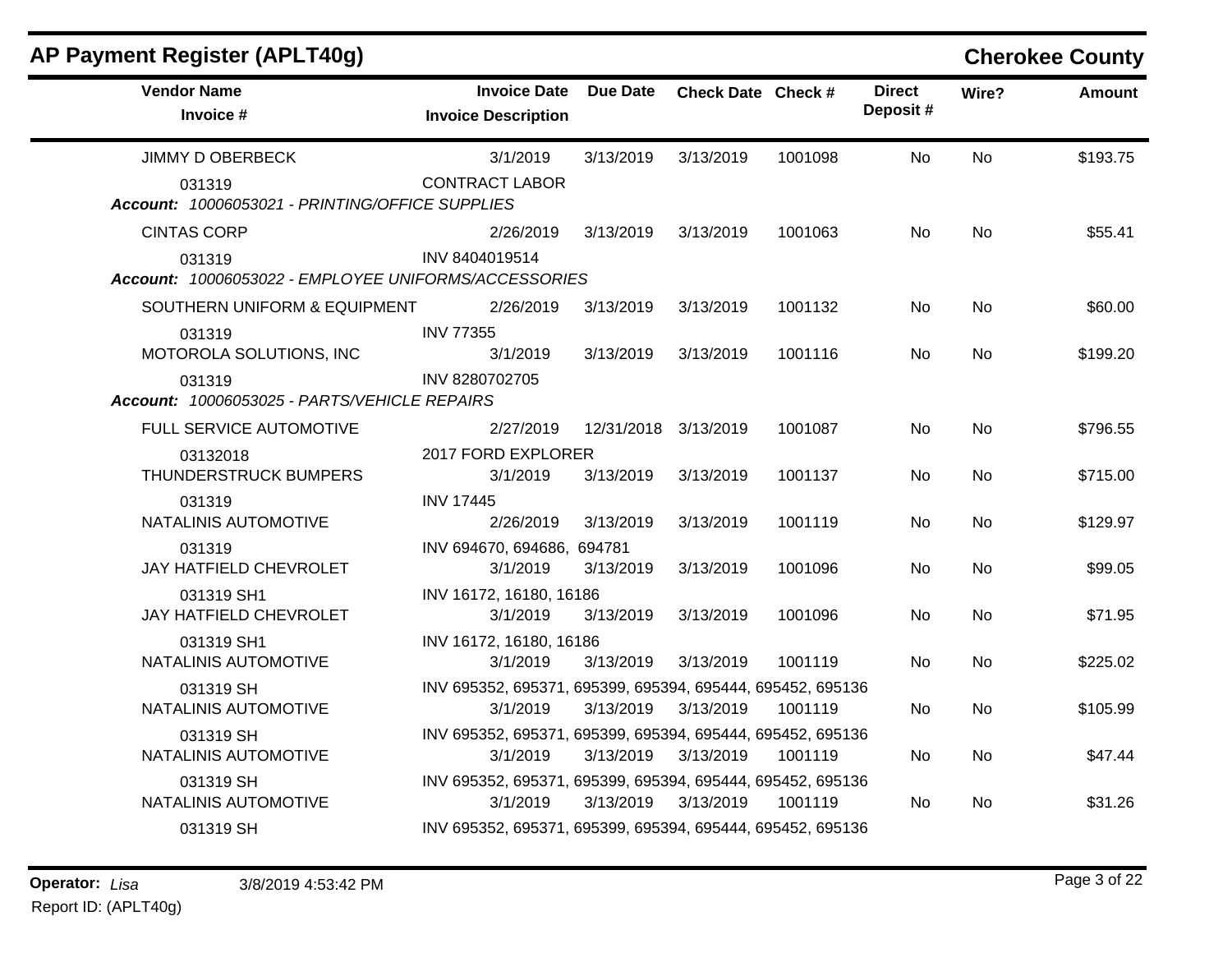| <b>Vendor Name</b><br>Invoice #                      | <b>Invoice Date</b><br><b>Invoice Description</b>                      | Due Date  | Check Date Check # |         | <b>Direct</b><br>Deposit# | Wire?     | <b>Amount</b> |
|------------------------------------------------------|------------------------------------------------------------------------|-----------|--------------------|---------|---------------------------|-----------|---------------|
| NATALINIS AUTOMOTIVE                                 | 3/1/2019                                                               | 3/13/2019 | 3/13/2019          | 1001119 | No                        | <b>No</b> | \$17.98       |
| 031319 SH<br>NATALINIS AUTOMOTIVE                    | INV 695352, 695371, 695399, 695394, 695444, 695452, 695136<br>3/1/2019 | 3/13/2019 | 3/13/2019          | 1001119 | No                        | No        | (\$112.51)    |
| 031319 SH<br>NATALINIS AUTOMOTIVE                    | <b>CREDIT</b><br>3/1/2019                                              | 3/13/2019 | 3/13/2019          | 1001119 | No                        | No        | \$257.09      |
| 031319 SH<br>FULL SERVICE AUTOMOTIVE                 | INV 695352, 695371, 695399, 695394, 695444, 695452, 695136<br>3/1/2019 | 3/13/2019 | 3/13/2019          | 1001087 | No.                       | No        | \$112.00      |
| 031319<br>NATALINIS AUTOMOTIVE                       | <b>REMAINING DEDUCTIBLE</b><br>2/26/2019                               | 3/13/2019 | 3/13/2019          | 1001119 | No                        | <b>No</b> | \$22.98       |
| 031319<br>FRANK FLETCHER DODGE                       | INV 694670, 694686, 694781<br>2/28/2019                                | 3/13/2019 | 3/13/2019          | 1001085 | <b>No</b>                 | <b>No</b> | \$109.65      |
| 031319<br>NATALINIS AUTOMOTIVE                       | <b>INV 115124</b><br>2/26/2019                                         | 3/13/2019 | 3/13/2019          | 1001119 | No                        | <b>No</b> | \$0.80        |
| 031319<br>JAY HATFIELD CHEVROLET                     | INV 694670, 694686, 694781<br>2/26/2019                                | 3/13/2019 | 3/13/2019          | 1001096 | No.                       | <b>No</b> | \$35.56       |
| 031319<br>JAY HATFIELD CHEVROLET                     | <b>INV 16186</b><br>2/26/2019                                          | 3/13/2019 | 3/13/2019          | 1001096 | No.                       | No        | \$36.39       |
| 031319<br>JAY HATFIELD CHEVROLET                     | INV 16186, 16180, 16172<br>2/26/2019                                   | 3/13/2019 | 3/13/2019          | 1001096 | No.                       | <b>No</b> | \$99.05       |
| 031319<br>Account: 10006053030 - GASOLINE            | INV 16186, 16180, 16172                                                |           |                    |         |                           |           |               |
| JIM WOODS MARKETING INC                              | 2/26/2019                                                              | 3/13/2019 | 3/13/2019          | 1001097 | No.                       | <b>No</b> | \$17,917.44   |
| 031319<br>Account: 10006053040 - JANITORIAL SUPPLIES | <b>INV 245403</b>                                                      |           |                    |         |                           |           |               |
| HENRY KRAFT INC                                      | 2/26/2019                                                              | 3/13/2019 | 3/13/2019          | 1001093 | No.                       | <b>No</b> | \$272.60      |
| 031319<br>TRUE VALUE COLUMBUS                        | <b>INV 278735</b><br>2/26/2019                                         | 3/13/2019 | 3/13/2019          | 1001138 | No.                       | <b>No</b> | \$39.98       |
| 031319<br><b>HENRY KRAFT INC</b>                     | <b>TRANS A367788</b><br>2/27/2019                                      | 3/13/2019 | 3/13/2019          | 1001093 | No.                       | <b>No</b> | \$360.10      |
| 031319 SH                                            | <b>INV 279227</b>                                                      |           |                    |         |                           |           |               |

## **AP Payment Register (APLT40g) Cherokee County**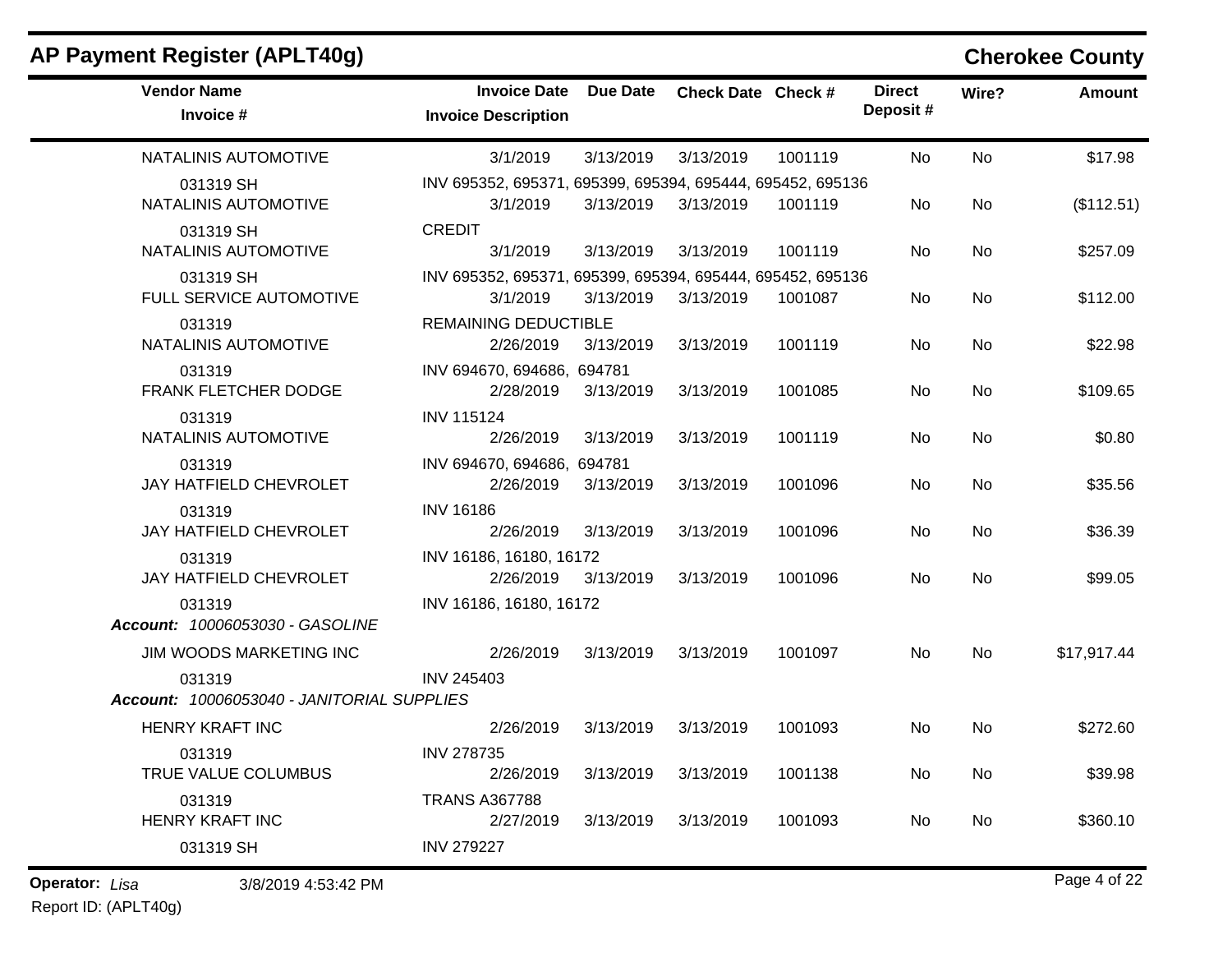| AP Payment Register (APLT40g)                                |                                                   |                      |                    |         |                           |       | <b>Cherokee County</b> |
|--------------------------------------------------------------|---------------------------------------------------|----------------------|--------------------|---------|---------------------------|-------|------------------------|
| <b>Vendor Name</b><br>Invoice #                              | <b>Invoice Date</b><br><b>Invoice Description</b> | Due Date             | Check Date Check # |         | <b>Direct</b><br>Deposit# | Wire? | Amount                 |
| Account: 10006053068 - OTHER COMMODITIES                     |                                                   |                      |                    |         |                           |       |                        |
| FARMERS COOPERATIVE ASSOCIATION                              | 2/27/2019                                         | 3/13/2019            | 3/13/2019          | 1001082 | No.                       | No    | \$27.52                |
| 031319<br>Account: 10006053072 - GAS, ELECTRIC, WATER        | <b>INV 245614</b>                                 |                      |                    |         |                           |       |                        |
| <b>CITY OF COLUMBUS</b>                                      | 3/1/2019                                          | 3/13/2019            | 3/13/2019          | 1001066 | No.                       | No    | \$110.00               |
| 031319 SH<br>Account: 10006053074 - TELEPHONE BILLS          | ACCT 09-52410-01                                  |                      |                    |         |                           |       |                        |
| COLUMBUS TELEPHONE COMPANY                                   | 2/27/2019                                         | 3/13/2019            | 3/13/2019          | 1001071 | No.                       | No    | \$1,665.08             |
| 031319 SH<br>CRAW-KAN TELEPHONE COOPERATIVE INC 3/4/2019     | <b>ACCT 2963</b>                                  | 3/13/2019            | 3/13/2019          | 1001075 | No.                       | No.   | \$75.62                |
| 031319 SH<br>AT&T                                            | <b>ACCT 121787</b><br>3/4/2019                    | 3/13/2019            | 3/13/2019          | 1001044 | No.                       | No    | \$19.92                |
| 031319<br>Account: 10006053080 - MAINTENANCE/BLDGS & GROUNDS | ACCT 030 517 9815 001                             |                      |                    |         |                           |       |                        |
| BUTCH'S PEST CONTROL SERVICE                                 | 2/27/2019                                         | 3/13/2019            | 3/13/2019          | 1001048 | No.                       | No    | \$75.00                |
| 031319<br>Account: 10006053083 - EQUIPMENT LEASE/RENTAL      | INV 19267670                                      |                      |                    |         |                           |       |                        |
| POSTMASTER GENERAL                                           | 3/1/2019                                          | 3/13/2019            | 3/13/2019          | 1001123 | No.                       | No    | \$150.00               |
| 031319<br>Account: 10006053091 - BLDGS/FIXED EQUIPMENT       | PO BOX 479 RENTAL                                 |                      |                    |         |                           |       |                        |
| <b>GARAGES &amp; MORE, LLC</b>                               | 2/27/2019                                         | 12/31/2018 3/13/2019 |                    | 1001090 | No.                       | No    | \$12,129.00            |
| 031318 SH<br><b>GARAGES &amp; MORE, LLC</b>                  | 30X50 BUILDING 60%<br>2/27/2019                   | 12/31/2018 3/13/2019 |                    | 1001089 | No                        | No.   | \$4,043.00             |
| 031318<br>Account: 10006053094 - VEHICLES                    | 30X50 BUILDING 20%/20%                            |                      |                    |         |                           |       |                        |
| <b>VITAL SIGNS</b>                                           | 3/6/2019                                          | 3/13/2019            | 3/13/2019          | 1001144 | No                        | No    | \$425.00               |
| 031319SH<br><b>VITAL SIGNS</b>                               | <b>INV 6610A</b><br>3/6/2019                      | 12/31/2018 3/13/2019 |                    | 1001144 | No                        | No    | \$150.00               |
| 031319                                                       | <b>INV 6578A</b>                                  |                      |                    |         |                           |       |                        |
| <b>Operator: Lisa</b><br>3/8/2019 4:53:43 PM                 |                                                   |                      |                    |         |                           |       | Page 5 of 22           |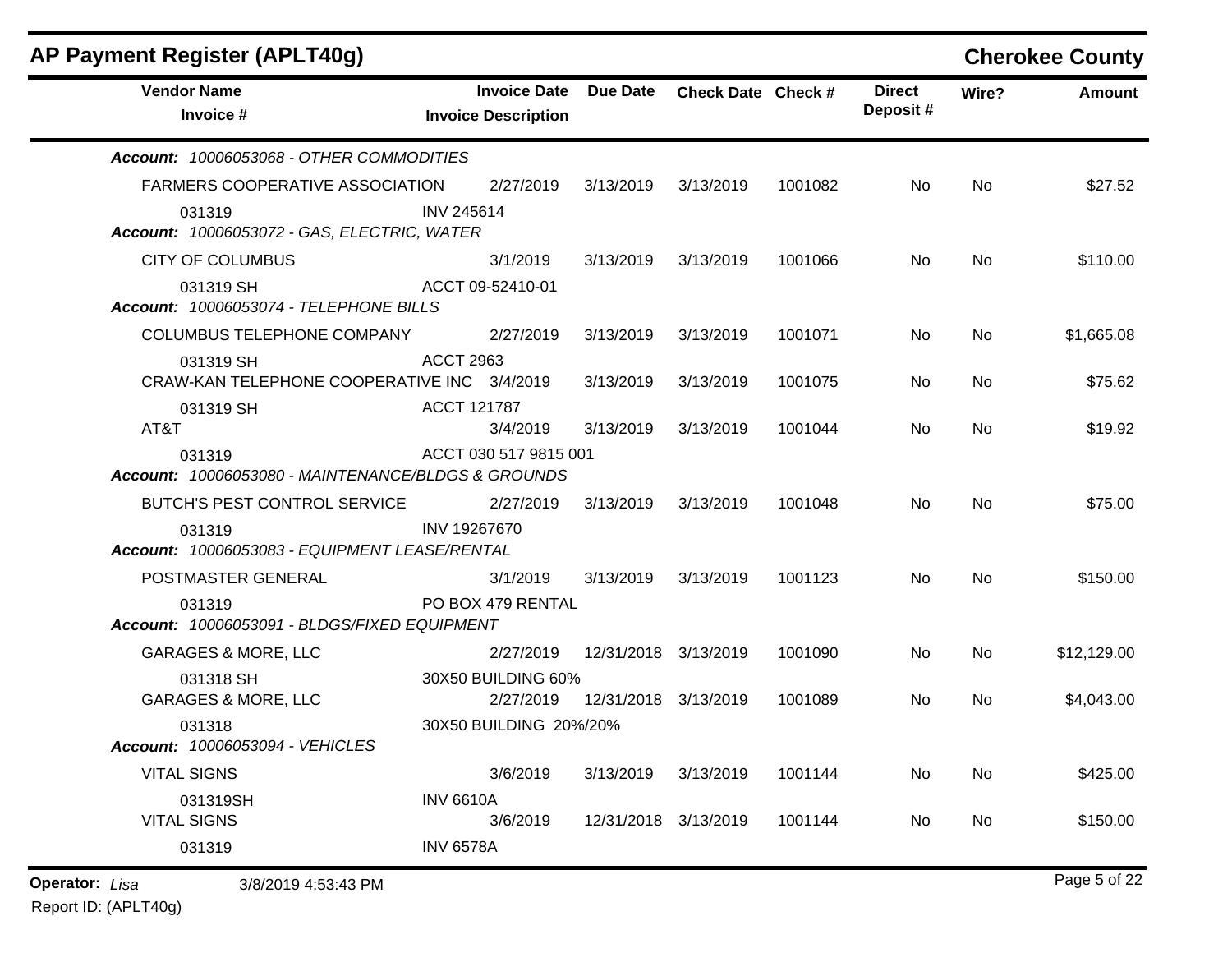|       |                                      | <b>AP Payment Register (APLT40g)</b>            |                  |                                                   |                 |                    |         |                           |           | <b>Cherokee County</b> |
|-------|--------------------------------------|-------------------------------------------------|------------------|---------------------------------------------------|-----------------|--------------------|---------|---------------------------|-----------|------------------------|
|       | <b>Vendor Name</b><br>Invoice #      |                                                 |                  | <b>Invoice Date</b><br><b>Invoice Description</b> | <b>Due Date</b> | Check Date Check # |         | <b>Direct</b><br>Deposit# | Wire?     | <b>Amount</b>          |
|       |                                      | Account: 10006053732 - INMATE FOOD              |                  |                                                   |                 |                    |         |                           |           |                        |
|       |                                      | CONSOLIDATED CORRECTIONAL FOOD SE               |                  | 3/1/2019                                          | 3/13/2019       | 3/13/2019          | 1001072 | No.                       | <b>No</b> | \$8,744.89             |
|       | 031319                               | Account: 10006053737 - INMATE PERSONAL ITEMS    | INV 19022019     |                                                   |                 |                    |         |                           |           |                        |
|       |                                      | <b>TURNKEY CORRECTIONS</b>                      |                  | 2/27/2019                                         | 3/13/2019       | 3/13/2019          | 1001139 | No.                       | No.       | \$971.92               |
|       | 031319                               | Account: 10006053786 - INMATE MEDICAL           |                  | INV 114620190215                                  |                 |                    |         |                           |           |                        |
|       |                                      | DIRECT BENEFIT SOLUTIONS                        |                  | 2/26/2019                                         | 3/13/2019       | 3/13/2019          | 1001078 | No                        | <b>No</b> | \$4,286.58             |
|       | 031319                               |                                                 | INV 2019-022     |                                                   |                 |                    |         |                           |           |                        |
|       |                                      | MANZER FAMILY MEDICINE                          |                  | 3/6/2019                                          | 12/31/2018      | 3/13/2019          | 1001108 | No                        | No        | \$2,175.00             |
|       | 031319                               | MERCY CLINIC JOPLIN LLC                         |                  | <b>INMATES SEEN NOVEMBER 2018</b><br>3/1/2019     | 3/13/2019       | 3/13/2019          | 1001113 | No.                       | No        | \$15.00                |
|       | 031319                               |                                                 |                  | ACCT JP1472019770                                 |                 |                    |         |                           |           |                        |
|       | <b>Subtotal for Department: 060:</b> |                                                 |                  |                                                   |                 |                    |         |                           |           |                        |
|       |                                      |                                                 |                  |                                                   |                 |                    |         |                           |           | \$56,963.23            |
| Dept: | 070                                  | <b>DISTRICT COURT</b>                           |                  |                                                   |                 |                    |         |                           |           |                        |
|       |                                      | Account: 10007053021 - PRINTING/OFFICE SUPPLIES |                  |                                                   |                 |                    |         |                           |           |                        |
|       |                                      | ETTINGER'S OFFICE SUPPLY                        |                  | 3/4/2019                                          | 3/13/2019       | 3/13/2019          | 1001081 | No                        | No        | \$264.44               |
|       | 031319 DC                            | Account: 10007053074 - TELEPHONE BILLS          | INV 5152010      |                                                   |                 |                    |         |                           |           |                        |
|       |                                      | COLUMBUS TELEPHONE COMPANY                      |                  | 2/27/2019                                         | 3/13/2019       | 3/13/2019          | 1001071 | No                        | No        | \$492.56               |
|       | 031319                               |                                                 | <b>ACCT 7577</b> |                                                   |                 |                    |         |                           |           |                        |
|       |                                      | Account: 10007053076 - PROFESSIONAL SERVICES    |                  |                                                   |                 |                    |         |                           |           |                        |
|       | <b>ROBERT E MYERS</b>                |                                                 |                  | 3/4/2019                                          | 3/13/2019       | 3/13/2019          | 1001129 | No.                       | No        | \$430.30               |
|       | 031319                               |                                                 | <b>INV 6650,</b> |                                                   |                 |                    |         |                           |           |                        |
|       |                                      | Account: 10007053079 - MAINT/REPAIRS MACH/EQUIP |                  |                                                   |                 |                    |         |                           |           |                        |
|       |                                      | ADVANTAGE COMPUTER ENTERPRISES IN               |                  | 3/4/2019                                          | 3/13/2019       | 3/13/2019          | 1001042 | No                        | No        | \$37.50                |
|       | 031319                               |                                                 | <b>INV 69120</b> |                                                   |                 |                    |         |                           |           |                        |
|       |                                      |                                                 |                  |                                                   |                 |                    |         |                           |           |                        |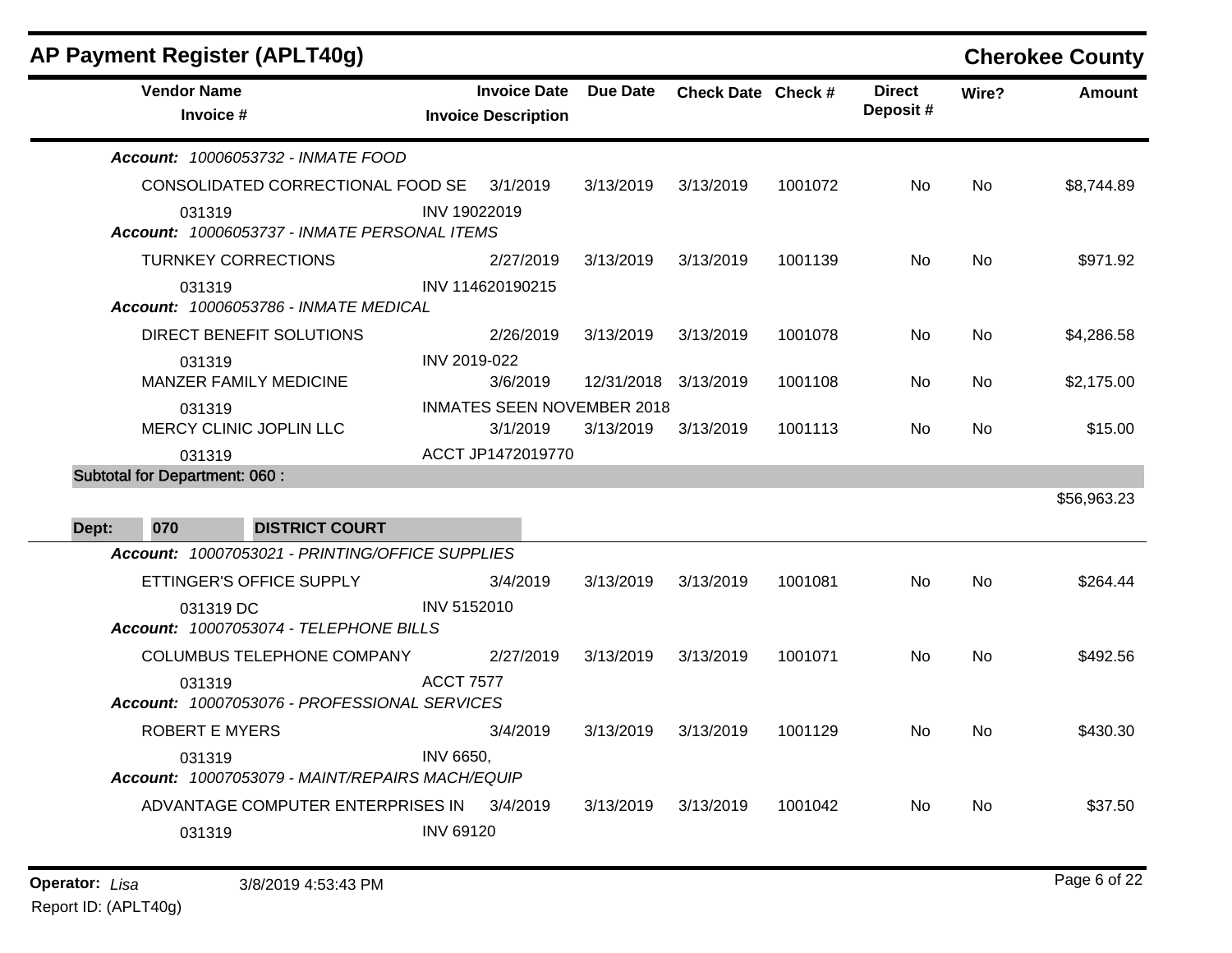|                       | AP Payment Register (APLT40g)                                 |                                                   |                      |                    |         |                           |       | <b>Cherokee County</b> |
|-----------------------|---------------------------------------------------------------|---------------------------------------------------|----------------------|--------------------|---------|---------------------------|-------|------------------------|
|                       | <b>Vendor Name</b><br>Invoice #                               | <b>Invoice Date</b><br><b>Invoice Description</b> | Due Date             | Check Date Check # |         | <b>Direct</b><br>Deposit# | Wire? | Amount                 |
|                       | Account: 10007053083 - EQUIPMENT LEASE/RENTAL                 |                                                   |                      |                    |         |                           |       |                        |
|                       | <b>CULLIGAN OF JOPLIN</b>                                     | 3/4/2019                                          | 3/13/2019            | 3/13/2019          | 1001076 | No                        | No    | \$5.45                 |
|                       | 031319 DC<br>Account: 10007053089 - OTHER CONTRACTUAL         | INV 90457432                                      |                      |                    |         |                           |       |                        |
|                       | PENNINGTON UPHOLSTERY                                         | 3/6/2019                                          | 12/31/2018 3/13/2019 |                    | 1001121 | No                        | No    | \$325.00               |
|                       | 031319<br><b>DOUGLAS ROPER STEELE</b>                         | <b>OFFICE CHAIR</b><br>2/26/2019                  | 3/13/2019            | 3/13/2019          | 1001079 | No.                       | No    | \$2,750.00             |
|                       | 031319<br><b>MELANIE BINGHAM</b>                              | MONTHLY ATTY/CO CONTRACT<br>2/26/2019             | 3/13/2019            | 3/13/2019          | 1001112 | No                        | No    | \$2,750.00             |
|                       | 031319<br>JOANNA L DERFELT                                    | MONTHLY ATTY/CO CONTRACT<br>2/26/2019             | 3/13/2019            | 3/13/2019          | 1001099 | No.                       | No    | \$2,750.00             |
|                       | 031319<br><b>CANDACE BREWSTER GAYOSO</b>                      | MONTHLY ATTY/CO CONTRACT<br>2/26/2019             | 3/13/2019            | 3/13/2019          | 1001051 | No                        | No    | \$2,750.00             |
|                       | 031319                                                        | MONTHLY ATTY/CO CONTRACT                          |                      |                    |         |                           |       |                        |
|                       | <b>Subtotal for Department: 070:</b>                          |                                                   |                      |                    |         |                           |       |                        |
|                       |                                                               |                                                   |                      |                    |         |                           |       | \$12,555.25            |
| Dept:                 | <b>COURTHOUSE</b><br>080                                      |                                                   |                      |                    |         |                           |       |                        |
|                       | Account: 10008053040 - JANITORIAL SUPPLIES                    |                                                   |                      |                    |         |                           |       |                        |
|                       | SPRINGFIELD JANITOR SUPPLY<br>031319                          | 3/1/2019<br><b>INV 602830</b>                     | 3/13/2019            | 3/13/2019          | 1001133 | No                        | No    | \$123.73               |
|                       | Account: 10008053072 - GAS, ELECTRIC, WATER                   |                                                   |                      |                    |         |                           |       |                        |
|                       | EMPIRE DISTRICT ELECTRIC COMPANY                              | 2/26/2019                                         | 3/13/2019            | 3/13/2019          | 1001080 | No                        | No    | \$2,030.82             |
|                       | 031319 CH<br>Account: 10008053074 - UTILITIES/TELEPHONE BILLS | ACCT 305532-35-0                                  |                      |                    |         |                           |       |                        |
|                       | COLUMBUS TELEPHONE COMPANY 2/27/2019 3/13/2019 3/13/2019      |                                                   |                      |                    | 1001071 | No                        | No    | \$1,014.47             |
|                       | 031319<br>Account: 10008053080 - MAINTENANCE/BLDGS & GROUNDS  | <b>ACCT 7577</b>                                  |                      |                    |         |                           |       |                        |
|                       | QUALITY PEST CONTROL INC                                      | 2/27/2019                                         | 3/13/2019            | 3/13/2019          | 1001127 | No                        | No    | \$40.00                |
|                       | 031319                                                        | <b>INV 104500</b>                                 |                      |                    |         |                           |       |                        |
| <b>Operator:</b> Lisa | 3/8/2019 4:53:44 PM                                           |                                                   |                      |                    |         |                           |       | Page 7 of 22           |

Report ID: (APLT40g)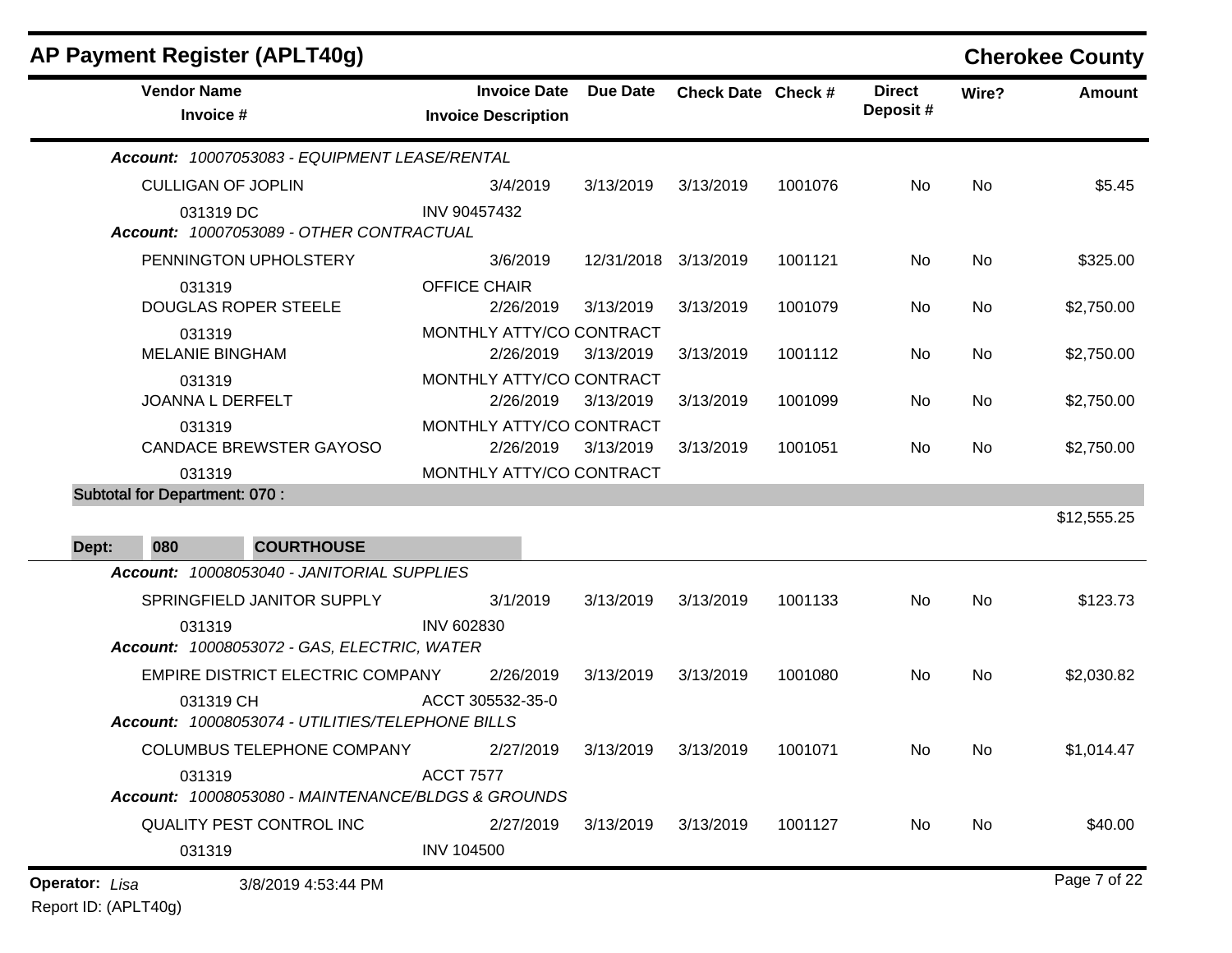| <b>AP Payment Register (APLT40g)</b>                    |                                                   |           |                    |         |                           |           | <b>Cherokee County</b> |
|---------------------------------------------------------|---------------------------------------------------|-----------|--------------------|---------|---------------------------|-----------|------------------------|
| <b>Vendor Name</b><br>Invoice #                         | <b>Invoice Date</b><br><b>Invoice Description</b> | Due Date  | Check Date Check # |         | <b>Direct</b><br>Deposit# | Wire?     | <b>Amount</b>          |
| <b>CHAPMAN'S LOCKSMITHING</b>                           | 3/4/2019                                          | 3/13/2019 | 3/13/2019          | 1001054 | No                        | No        | \$90.00                |
| 031319<br><b>B.E.S.T. PLUMBING &amp; HEATING INC</b>    | <b>INV 117</b><br>3/1/2019                        | 3/13/2019 | 3/13/2019          | 1001045 | No                        | No        | \$101.75               |
| 031319<br><b>C&amp;H HEATING &amp; COOLING</b>          | <b>INV 315</b><br>2/28/2019                       | 3/13/2019 | 3/13/2019          | 1001049 | No                        | No        | \$2,150.00             |
| 031319<br>Account: 10008053083 - EQUIPMENT LEASE/RENTAL | <b>INV 8958PL</b>                                 |           |                    |         |                           |           |                        |
| <b>CULLIGAN OF JOPLIN</b>                               | 3/1/2019                                          | 3/13/2019 | 3/13/2019          | 1001076 | No                        | No        | \$6.50                 |
| 031319 CH<br>PITNEY BOWES PURCHASE POWER                | <b>INV 138794</b><br>2/26/2019                    | 3/13/2019 | 3/13/2019          | 1001122 | No                        | No        | \$3,000.00             |
| 031319<br><b>CULLIGAN OF JOPLIN</b>                     | ACCT 8000-9000-0557-1587<br>2/26/2019             | 3/13/2019 | 3/13/2019          | 1001076 | No                        | No        | \$25.75                |
| 031319<br>Account: 10008053089 - OTHER CONTRACTUAL      | INV 90457433                                      |           |                    |         |                           |           |                        |
| VIA CHRISTI HOSPITAL PITT                               | 2/26/2019                                         | 3/13/2019 | 3/13/2019          | 1001142 | No                        | <b>No</b> | \$725.00               |
| 031319<br><b>KENNETH E MAXTON</b>                       | <b>INV 0001173</b><br>3/4/2019                    | 3/13/2019 | 3/13/2019          | 1001103 | No                        | No        | \$240.00               |
| 031319<br><b>COUNTRY GARDENS</b>                        | <b>CORONER BILLING</b><br>3/4/2019                | 3/13/2019 | 3/13/2019          | 1001073 | No                        | No        | \$62.14                |
| 031319<br><b>WILBERT MEMORIALS</b>                      | <b>INV 011623</b><br>2/28/2019                    | 3/13/2019 | 3/13/2019          | 1001146 | No                        | No        | \$450.00               |
| 031319                                                  | ACCT MA08205                                      |           |                    |         |                           |           |                        |
| <b>Subtotal for Department: 080:</b>                    |                                                   |           |                    |         |                           |           |                        |
|                                                         |                                                   |           |                    |         |                           |           | \$10,060.16            |
| Dept:<br>090<br><b>EMERGENCY PREPAREDNESS</b>           |                                                   |           |                    |         |                           |           |                        |
| Account: 10009053028 - COMPUTER SUPPLIES                |                                                   |           |                    |         |                           |           |                        |
| <b>STRONGHOLD DATA</b>                                  | 2/27/2019<br><b>INV 28880</b>                     | 3/13/2019 | 3/13/2019          | 1001135 | No                        | No        | \$374.20               |
| 031319<br>Account: 10009053072 - GAS, ELECTRIC, WATER   |                                                   |           |                    |         |                           |           |                        |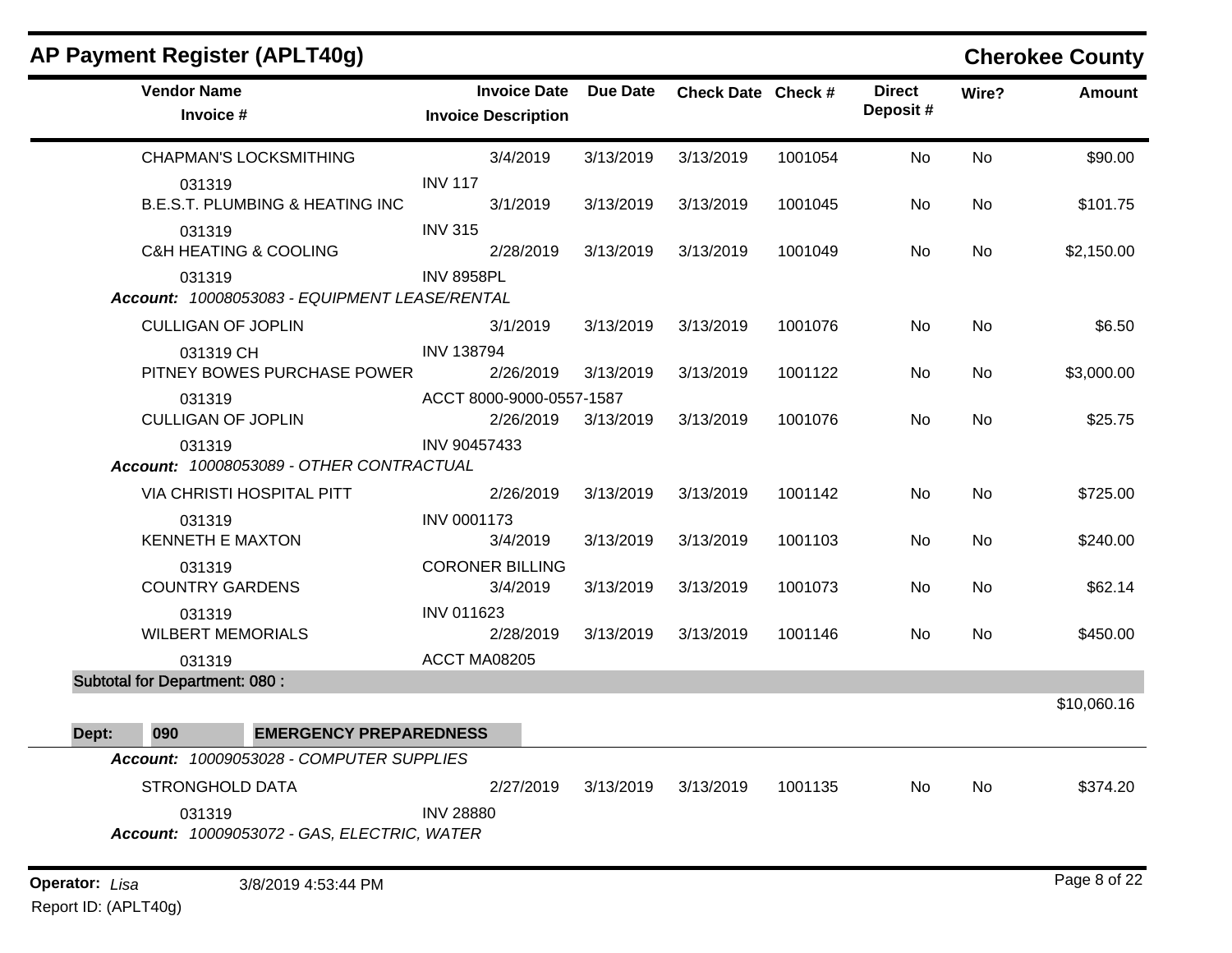|                                      | <b>AP Payment Register (APLT40g)</b>               |                                                   |                 |                    |         |                           |       | <b>Cherokee County</b> |
|--------------------------------------|----------------------------------------------------|---------------------------------------------------|-----------------|--------------------|---------|---------------------------|-------|------------------------|
|                                      | <b>Vendor Name</b><br>Invoice #                    | <b>Invoice Date</b><br><b>Invoice Description</b> | <b>Due Date</b> | Check Date Check # |         | <b>Direct</b><br>Deposit# | Wire? | Amount                 |
|                                      | HEARTLAND ELECTRIC COOPERATIVE INC                 | 3/4/2019                                          | 3/13/2019       | 3/13/2019          | 1001092 | No                        | No    | \$44.00                |
|                                      | 031319<br>Account: 10009053074 - TELEPHONE BILLS   | ACCT 50891200                                     |                 |                    |         |                           |       |                        |
|                                      | COLUMBUS TELEPHONE COMPANY                         | 2/27/2019                                         | 3/13/2019       | 3/13/2019          | 1001071 | No                        | No    | \$84.01                |
|                                      | 031319                                             | <b>ACCT 7577</b>                                  |                 |                    |         |                           |       |                        |
| <b>Subtotal for Department: 090:</b> |                                                    |                                                   |                 |                    |         |                           |       |                        |
| 095<br>Dept:                         | <b>HUMAN RESOURCE</b>                              |                                                   |                 |                    |         |                           |       | \$502.21               |
|                                      | Account: 10009553074 - TELEPHONE BILLS             |                                                   |                 |                    |         |                           |       |                        |
|                                      | COLUMBUS TELEPHONE COMPANY                         | 2/27/2019                                         | 3/13/2019       | 3/13/2019          | 1001071 | No                        | No    | \$39.43                |
|                                      | 031319                                             | <b>ACCT 7577</b>                                  |                 |                    |         |                           |       |                        |
| <b>Subtotal for Department: 095:</b> |                                                    |                                                   |                 |                    |         |                           |       |                        |
|                                      |                                                    |                                                   |                 |                    |         |                           |       | \$39.43                |
| 150<br>Dept:                         | <b>COMPUTER PROGRAMMING</b>                        |                                                   |                 |                    |         |                           |       |                        |
|                                      | Account: 10015053074 - TELEPHONE BILLS             |                                                   |                 |                    |         |                           |       |                        |
|                                      | COLUMBUS TELEPHONE COMPANY                         | 2/27/2019                                         | 3/13/2019       | 3/13/2019          | 1001071 | No.                       | No    | \$110.00               |
|                                      | 031319<br>Account: 10015053089 - OTHER CONTRACTUAL | <b>ACCT 7577</b>                                  |                 |                    |         |                           |       |                        |
|                                      | <b>STRONGHOLD DATA</b>                             | 3/1/2019                                          | 3/13/2019       | 3/13/2019          | 1001135 | No.                       | No    | \$4,341.75             |
|                                      | 031319COMP                                         | <b>INV 29006</b>                                  |                 |                    |         |                           |       |                        |
| <b>Subtotal for Department: 150:</b> |                                                    |                                                   |                 |                    |         |                           |       |                        |
|                                      |                                                    |                                                   |                 |                    |         |                           |       | \$4,451.75             |
| 180<br>Dept:                         | <b>GENEOLOGY SOCIETY</b>                           |                                                   |                 |                    |         |                           |       |                        |
|                                      | Account: 10018053089 - OTHER CONTRACTUAL           |                                                   |                 |                    |         |                           |       |                        |
|                                      | <b>CCKG-H SOCIETY INC</b>                          | 2/26/2019                                         | 3/13/2019       | 3/13/2019          | 1001052 | No                        | No    | \$2,000.00             |
|                                      | 031319                                             | <b>QUARTERLY DISTRIBUTION</b>                     |                 |                    |         |                           |       |                        |
| <b>Subtotal for Department: 180:</b> |                                                    |                                                   |                 |                    |         |                           |       |                        |
|                                      |                                                    |                                                   |                 |                    |         |                           |       | \$2,000.00             |
| <b>Operator: Lisa</b>                | 3/8/2019 4:53:45 PM                                |                                                   |                 |                    |         |                           |       | Page 9 of 22           |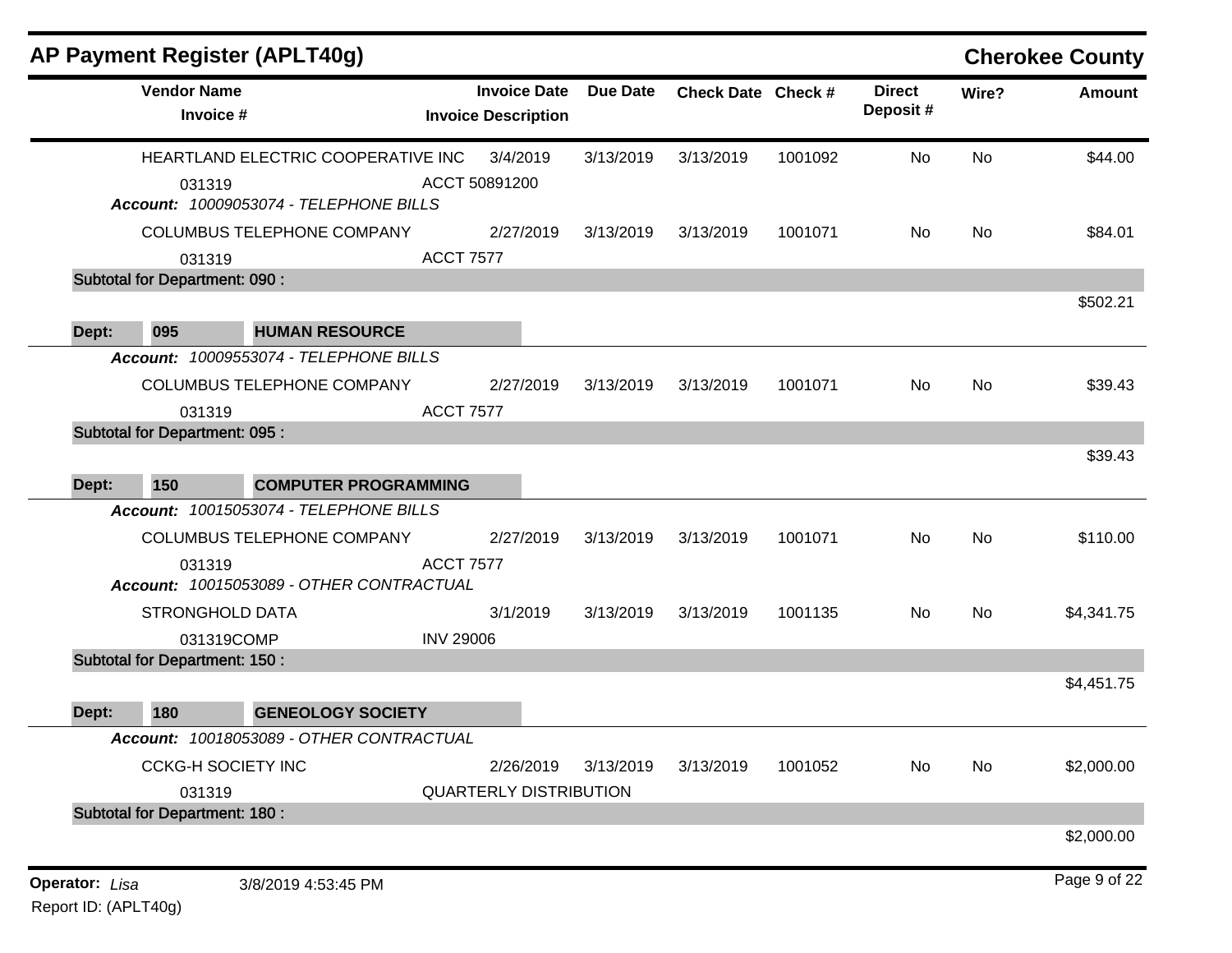| AP Payment Register (APLT40g)                            |                                                   |           |                    |         |                           |       | <b>Cherokee County</b> |
|----------------------------------------------------------|---------------------------------------------------|-----------|--------------------|---------|---------------------------|-------|------------------------|
| <b>Vendor Name</b><br>Invoice #                          | <b>Invoice Date</b><br><b>Invoice Description</b> | Due Date  | Check Date Check # |         | <b>Direct</b><br>Deposit# | Wire? | Amount                 |
| <b>EMERGENCY 911</b><br>Dept:<br>190                     |                                                   |           |                    |         |                           |       |                        |
| Account: 10019053074 - TELEPHONE BILLS                   |                                                   |           |                    |         |                           |       |                        |
| COLUMBUS TELEPHONE COMPANY                               | 2/27/2019                                         | 3/13/2019 | 3/13/2019          | 1001071 | No                        | No    | \$87.82                |
| 031319                                                   | <b>ACCT 7577</b>                                  |           |                    |         |                           |       |                        |
| <b>Subtotal for Department: 190:</b>                     |                                                   |           |                    |         |                           |       |                        |
|                                                          |                                                   |           |                    |         |                           |       | \$87.82                |
| 230<br><b>ECONOMIC DEVELOPMENT</b><br>Dept:              |                                                   |           |                    |         |                           |       |                        |
| Account: 10023053089 - OTHER CONTRACTUAL                 |                                                   |           |                    |         |                           |       |                        |
| CHEROKEE COUNTY ECONOMIC DEVELOP                         | 2/26/2019                                         | 3/13/2019 | 3/13/2019          | 1001059 | No                        | No    | \$13,750.00            |
| 031319                                                   | <b>QUARTERLY DISTRIBUTION</b>                     |           |                    |         |                           |       |                        |
| <b>Subtotal for Department: 230:</b>                     |                                                   |           |                    |         |                           |       |                        |
|                                                          |                                                   |           |                    |         |                           |       | \$13,750.00            |
| 330<br><b>DEPT OFFICE SUPPLY</b><br>Dept:                |                                                   |           |                    |         |                           |       |                        |
| Account: 10033053622 - SHERIFF OFFICE SUPPLY             |                                                   |           |                    |         |                           |       |                        |
| QUILL CORPORATION                                        | 2/26/2019                                         | 3/13/2019 | 3/13/2019          | 1001128 | No                        | No    | \$367.09               |
| 031319<br>Account: 10033053623 - TREASURER OFFICE SUPPLY | <b>INV 4996551</b>                                |           |                    |         |                           |       |                        |
| MONROE SYSTEMS FOR BUSINESS INC                          | 2/26/2019                                         | 3/13/2019 | 3/13/2019          | 1001115 | No                        | No    | \$208.75               |
| 031319                                                   | <b>INV 66770</b>                                  |           |                    |         |                           |       |                        |
| ETTINGER'S OFFICE SUPPLY                                 | 2/26/2019                                         | 3/13/2019 | 3/13/2019          | 1001081 | No                        | No    | \$212.05               |
| 031319<br>Account: 10033053632 - COUNTY CLERK            | <b>INV 5141470</b>                                |           |                    |         |                           |       |                        |
| <b>MCCARTY'S</b>                                         | 2/27/2019                                         | 3/13/2019 | 3/13/2019          | 1001109 | No                        | No    | \$359.50               |
| 031319                                                   | INV P5650200                                      |           |                    |         |                           |       |                        |
| <b>Subtotal for Department: 330:</b>                     |                                                   |           |                    |         |                           |       |                        |
|                                                          |                                                   |           |                    |         |                           |       | \$1,147.39             |
| Subtotal for Fund: 100 :                                 |                                                   |           |                    |         |                           |       |                        |
|                                                          |                                                   |           |                    |         |                           |       | \$103,152.17           |
| Operator: Lisa<br>3/8/2019 4:53:45 PM                    |                                                   |           |                    |         |                           |       | Page 10 of 22          |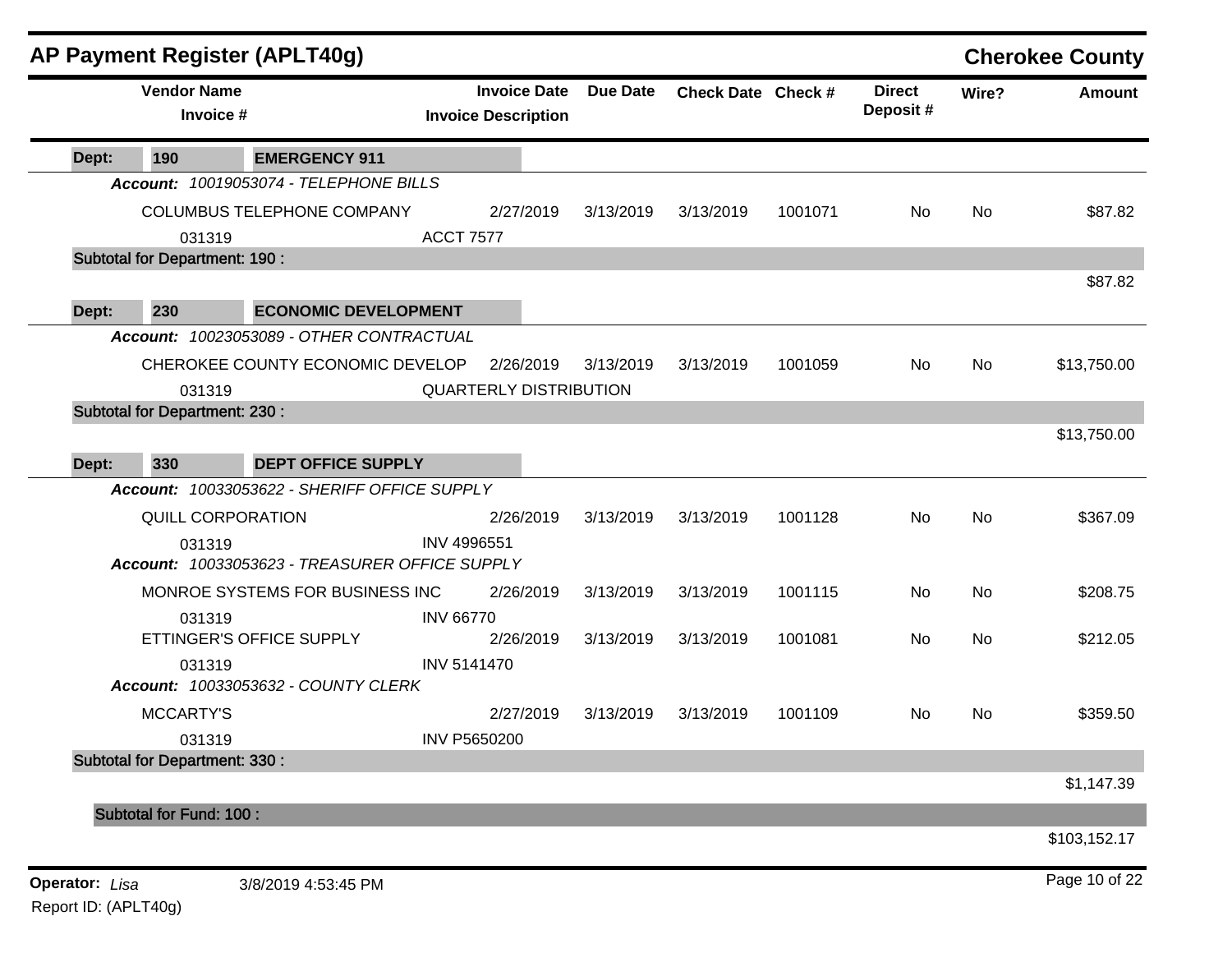|       |     | <b>AP Payment Register (APLT40g)</b>                                 |                  |                                                   |                              |                                                                    |         |                           |           | <b>Cherokee County</b> |
|-------|-----|----------------------------------------------------------------------|------------------|---------------------------------------------------|------------------------------|--------------------------------------------------------------------|---------|---------------------------|-----------|------------------------|
|       |     | <b>Vendor Name</b><br>Invoice #                                      |                  | <b>Invoice Date</b><br><b>Invoice Description</b> | <b>Due Date</b>              | Check Date Check #                                                 |         | <b>Direct</b><br>Deposit# | Wire?     | <b>Amount</b>          |
| Fund: | 110 | <b>ROAD AND BRIDGE</b>                                               |                  |                                                   |                              |                                                                    |         |                           |           |                        |
| Dept: | 000 | <b>NON-DEPARTMENTAL</b>                                              |                  |                                                   |                              |                                                                    |         |                           |           |                        |
|       |     | Account: 11000053031 - DIESEL FUEL                                   |                  |                                                   |                              |                                                                    |         |                           |           |                        |
|       |     | MFA OIL - NEOSHO 1055                                                |                  | 3/4/2019                                          | 3/13/2019                    | 3/13/2019                                                          | 1001114 | No.                       | <b>No</b> | \$8,109.82             |
|       |     | 03-13-2019HWY<br><b>Account: 11000053032 - OIL/GREASE</b>            |                  |                                                   |                              | INV #999746,999736,1010535,1010012,1010014,1010015,1009576,1022978 |         |                           |           |                        |
|       |     | <b>FROST OIL COMPANY</b>                                             |                  | 2/21/2019                                         | 3/13/2019                    | 3/13/2019                                                          | 1001086 | <b>No</b>                 | No        | \$3,025.59             |
|       |     | 03-13-2019HWY<br>Account: 11000053033 - TIRES                        |                  | INV # 0170002-IN,0170769-IN                       |                              |                                                                    |         |                           |           |                        |
|       |     | PURCELL TIRE & RUBBER COMPANY                                        |                  | 3/4/2019                                          | 3/13/2019                    | 3/13/2019                                                          | 1001126 | No                        | No        | \$4,807.52             |
|       |     | 03-13-2019HWY<br><b>Account: 11000053034 - ASPHALT</b>               |                  |                                                   | INV #2629382,2629383,2629453 |                                                                    |         |                           |           |                        |
|       |     | BLEVINS ASPHALT CONSTRUCTION CO INC 2/25/2019                        |                  |                                                   | 3/13/2019                    | 3/13/2019                                                          | 1001047 | No.                       | <b>No</b> | \$228.44               |
|       |     | 3-13-2019HWY<br>Account: 11000053035 - ROCK                          | INV #3098        |                                                   |                              |                                                                    |         |                           |           |                        |
|       |     | MULBERRY LIMESTONE QUARRY CO                                         |                  | 1/31/2019                                         | 3/13/2019                    | 3/13/2019                                                          | 1001117 | No.                       | <b>No</b> | \$17,230.14            |
|       |     | 03-13-2019HWY<br>Account: 11000053042 - BREAKROOM SUPPLIES           | INV #22859,22878 |                                                   |                              |                                                                    |         |                           |           |                        |
|       |     | SAFETY FIRST SUPPLY CO LLC                                           |                  | 2/27/2019                                         | 3/13/2019                    | 3/13/2019                                                          | 1001130 | No.                       | No        | \$94.35                |
|       |     | 03-13-2019HWY<br>APPLEMARKET                                         | INV #19-20499    | 3/4/2019                                          | 3/13/2019                    | 3/13/2019                                                          | 1001043 | No.                       | <b>No</b> | \$28.39                |
|       |     | 03-13-2019110HWY<br>Account: 11000053074 - UTILITIES/TELEPHONE BILLS |                  | INV # 2201164, 220115                             |                              |                                                                    |         |                           |           |                        |
|       |     | <b>COLUMBUS TELEPHONE COMPANY</b>                                    |                  | 3/4/2019                                          | 3/13/2019                    | 3/13/2019                                                          | 1001071 | <b>No</b>                 | No        | \$220.48               |
|       |     | 03-13-2019HWY<br><b>US CELLULAR</b>                                  | ACCT#2586        | 2/20/2019                                         | 3/13/2019                    | 3/13/2019                                                          | 1001140 | No.                       | No        | \$61.50                |
|       |     | 03-13-2019HWY                                                        | INV # 0295824836 |                                                   |                              |                                                                    |         |                           |           |                        |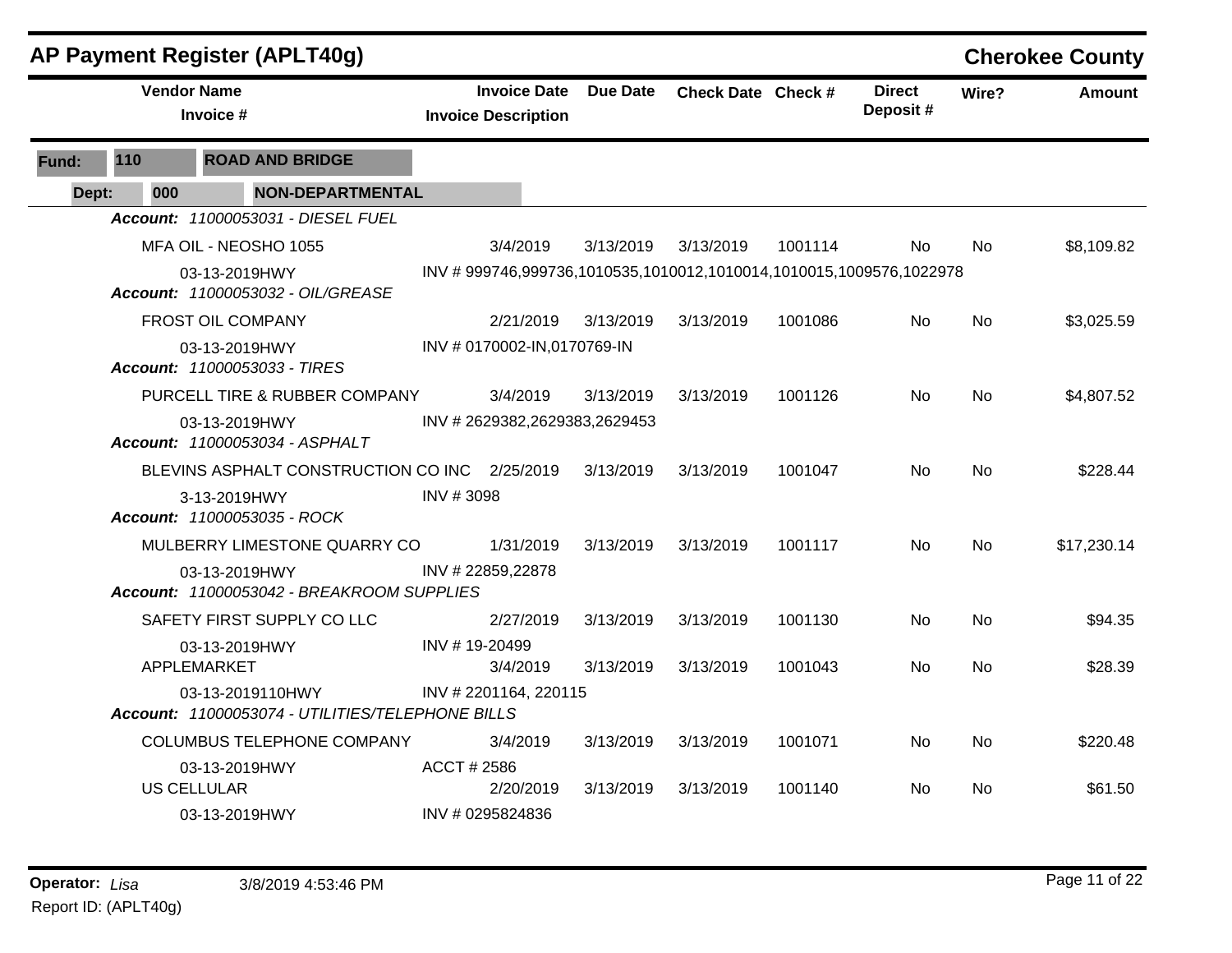| <b>AP Payment Register (APLT40g)</b>                       |                                                                                                                                                         |                 |                    |         |                           |           | <b>Cherokee County</b> |
|------------------------------------------------------------|---------------------------------------------------------------------------------------------------------------------------------------------------------|-----------------|--------------------|---------|---------------------------|-----------|------------------------|
| <b>Vendor Name</b><br>Invoice #                            | <b>Invoice Date</b><br><b>Invoice Description</b>                                                                                                       | <b>Due Date</b> | Check Date Check # |         | <b>Direct</b><br>Deposit# | Wire?     | <b>Amount</b>          |
| <b>KANSAS GAS SERVICE</b>                                  | 3/4/2019                                                                                                                                                | 3/13/2019       | 3/13/2019          | 1001102 | No                        | <b>No</b> | \$2,933.67             |
| 03-13-2019HWY<br><b>CITY OF COLUMBUS</b>                   | ACCT #510148149119141118,<br>3/4/2019                                                                                                                   | 3/13/2019       | 3/13/2019          | 1001065 | No.                       | No        | \$110.00               |
| 3-13-2019HWY<br>Account: 11000053079 - MACHINERY/EQUIPMENT | #08-88010-00                                                                                                                                            |                 |                    |         |                           |           |                        |
| <b>LOUIS W SCHREINER</b>                                   | 3/4/2019                                                                                                                                                | 3/13/2019       | 3/13/2019          | 1001106 | <b>No</b>                 | No        | \$50.00                |
| 03-13-2019HWY<br>HY-FLO EQUIPMENT CO                       | <b>SAFETY MEETING</b><br>2/22/2019                                                                                                                      | 3/13/2019       | 3/13/2019          | 1001095 | No.                       | <b>No</b> | \$95.00                |
| 03-13-2019HWY<br>JOPLIN FREIGHTLINER SALES INC             | INV #127171<br>2/25/2019                                                                                                                                | 3/13/2019       | 3/13/2019          | 1001101 | <b>No</b>                 | <b>No</b> | \$63.88                |
| 03-13-2019HWY<br><b>POWERPLAN</b>                          | INV #55551706<br>3/4/2019                                                                                                                               | 3/13/2019       | 3/13/2019          | 1001124 | No                        | No.       | \$150.69               |
| 03-13-2019HWY<br>OCCUPATIONAL HEALTH SERVICES              | 87002-40937<br>3/1/2019                                                                                                                                 | 3/13/2019       | 3/13/2019          | 1001120 | No                        | <b>No</b> | \$174.00               |
| 03-13-2019HWY<br><b>KISSTECH</b>                           | INV #8285<br>2/19/2019                                                                                                                                  | 3/13/2019       | 3/13/2019          | 1001104 | No.                       | No.       | \$1,540.00             |
| 03-13-2019HWY<br>NATALINIS AUTOMOTIVE                      | <b>INV #2174</b><br>3/4/2019                                                                                                                            | 3/13/2019       | 3/13/2019          | 1001119 | No.                       | No.       | \$807.75               |
| 03-13-2019HWY                                              | INV#<br>694120,694129,694359,694348,694314,694555,694561,694628,694606,694678,694758,694<br>757,694761,694769,694939,695091,695345,695443,695241,895482 |                 |                    |         |                           |           |                        |
| LAMBERT TRACTOR & MACHINERY SALES                          | 2/14/2019                                                                                                                                               | 3/13/2019       | 3/13/2019          | 1001105 | <b>No</b>                 | <b>No</b> | \$45.88                |
| 03-13-2019HWY<br>PRODUCTIVITY PLUS ACCOUNT                 | <b>PARTS</b><br>3/4/2019                                                                                                                                | 3/13/2019       | 3/13/2019          | 1001125 | No                        | No        | \$59.42                |
| 03-13-2019HWY<br>MUNICIPAL INDUSTRIAL SUPPLY               | ACCT # 6035181142905276<br>2/21/2019                                                                                                                    | 3/13/2019       | 3/13/2019          | 1001118 | No                        | No        | \$427.92               |
| 03-13-2019110HWY<br><b>GALENA TRANSFER STATION</b>         | INV #3028<br>2/15/2019                                                                                                                                  | 3/13/2019       | 3/13/2019          | 1001088 | No.                       | No        | \$204.98               |
| 03-13-2019HWY                                              | INV #4545-000003852                                                                                                                                     |                 |                    |         |                           |           |                        |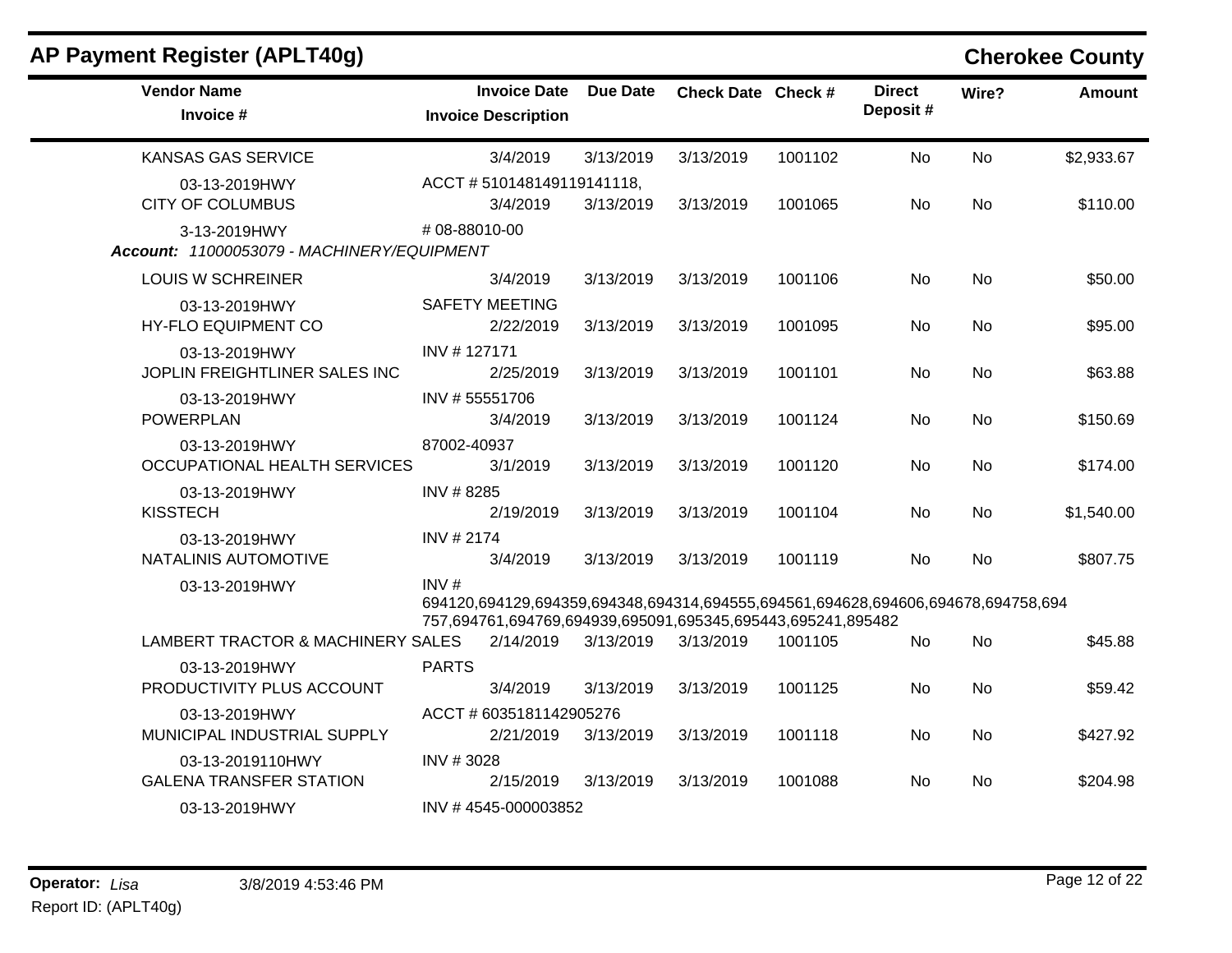|       |                                | <b>AP Payment Register (APLT40g)</b>                                |                                                           |           |                    |         |                           |           | <b>Cherokee County</b> |
|-------|--------------------------------|---------------------------------------------------------------------|-----------------------------------------------------------|-----------|--------------------|---------|---------------------------|-----------|------------------------|
|       | <b>Vendor Name</b>             | Invoice #                                                           | <b>Invoice Date</b><br><b>Invoice Description</b>         | Due Date  | Check Date Check # |         | <b>Direct</b><br>Deposit# | Wire?     | <b>Amount</b>          |
|       |                                | <b>HERITAGE TRACTOR</b>                                             | 2/15/2019                                                 | 3/13/2019 | 3/13/2019          | 1001094 | No                        | <b>No</b> | \$62.63                |
|       |                                | 03-13-2019HWY<br>DAYLIGHT DONUT SHOP                                | INV #10226370<br>2/28/2019                                | 3/13/2019 | 3/13/2019          | 1001077 | No.                       | No        | \$88.86                |
|       |                                | 03-13-2019110HWY<br>TRUE VALUE COLUMBUS                             | INV #865620<br>2/20/2019                                  | 3/13/2019 | 3/13/2019          | 1001138 | No                        | No        | \$1.40                 |
|       |                                | 03-13-2019110HWY<br><b>CALLS SERVICE</b>                            | #A368074<br>2/12/2019                                     | 3/13/2019 | 3/13/2019          | 1001050 | No                        | <b>No</b> | \$1,100.25             |
|       | <b>FLEETPRIDE</b>              | 03-13-2019HWY                                                       | INV #78576<br>3/4/2019                                    | 3/13/2019 | 3/13/2019          | 1001083 | No.                       | No        | \$99.74                |
|       |                                | 03-13-2019HWY<br>JOHN FABICK TRACTOR CO                             | INV #21333474,20401453<br>3/4/2019                        | 3/13/2019 | 3/13/2019          | 1001100 | No.                       | No.       | \$198,117.53           |
|       |                                | 03-13-2019HWY<br>Account: 11000053080 - MAINTENANCE/BLDGS & GROUNDS | INV # RIJO00075170, PIFE1687806, PIJ00359036, SIJ00093340 |           |                    |         |                           |           |                        |
|       |                                | CLEAN THE UNIFORM CO JOPLIN                                         | 3/4/2019                                                  | 3/13/2019 | 3/13/2019          | 1001069 | No                        | <b>No</b> | \$83.21                |
|       |                                | 03-13-2019HWY<br>Account: 11000053089 - OTHER CONTRACTUAL           | INV, 20047625, 20048948                                   |           |                    |         |                           |           |                        |
|       |                                | <b>CINTAS FIRST AID &amp; SAFETY</b>                                | 2/22/2019                                                 | 3/13/2019 | 3/13/2019          | 1001064 | No.                       | No.       | \$34.32                |
|       |                                | 03-13-2019HWY                                                       | INV#8404032771                                            |           |                    |         |                           |           |                        |
|       |                                | <b>Subtotal for Department: 000:</b>                                |                                                           |           |                    |         |                           |           | \$240,057.36           |
|       | <b>Subtotal for Fund: 110:</b> |                                                                     |                                                           |           |                    |         |                           |           |                        |
|       |                                |                                                                     |                                                           |           |                    |         |                           |           | \$240,057.36           |
| Fund: | 120                            | <b>EXTENSION COUNCIL</b>                                            |                                                           |           |                    |         |                           |           |                        |
| Dept: | 000                            | <b>NON-DEPARTMENTAL</b>                                             |                                                           |           |                    |         |                           |           |                        |
|       |                                | Account: 12000053089 - OTHER CONTRACTUAL                            |                                                           |           |                    |         |                           |           |                        |
|       |                                | CHEROKEE COUNTY EXTENSION COUNCIL                                   | 2/26/2019                                                 | 3/13/2019 | 3/13/2019          | 1001060 | No.                       | No.       | \$66,176.50            |
|       |                                | 031319                                                              | <b>QUARTERLY DISTRIBUTION</b>                             |           |                    |         |                           |           |                        |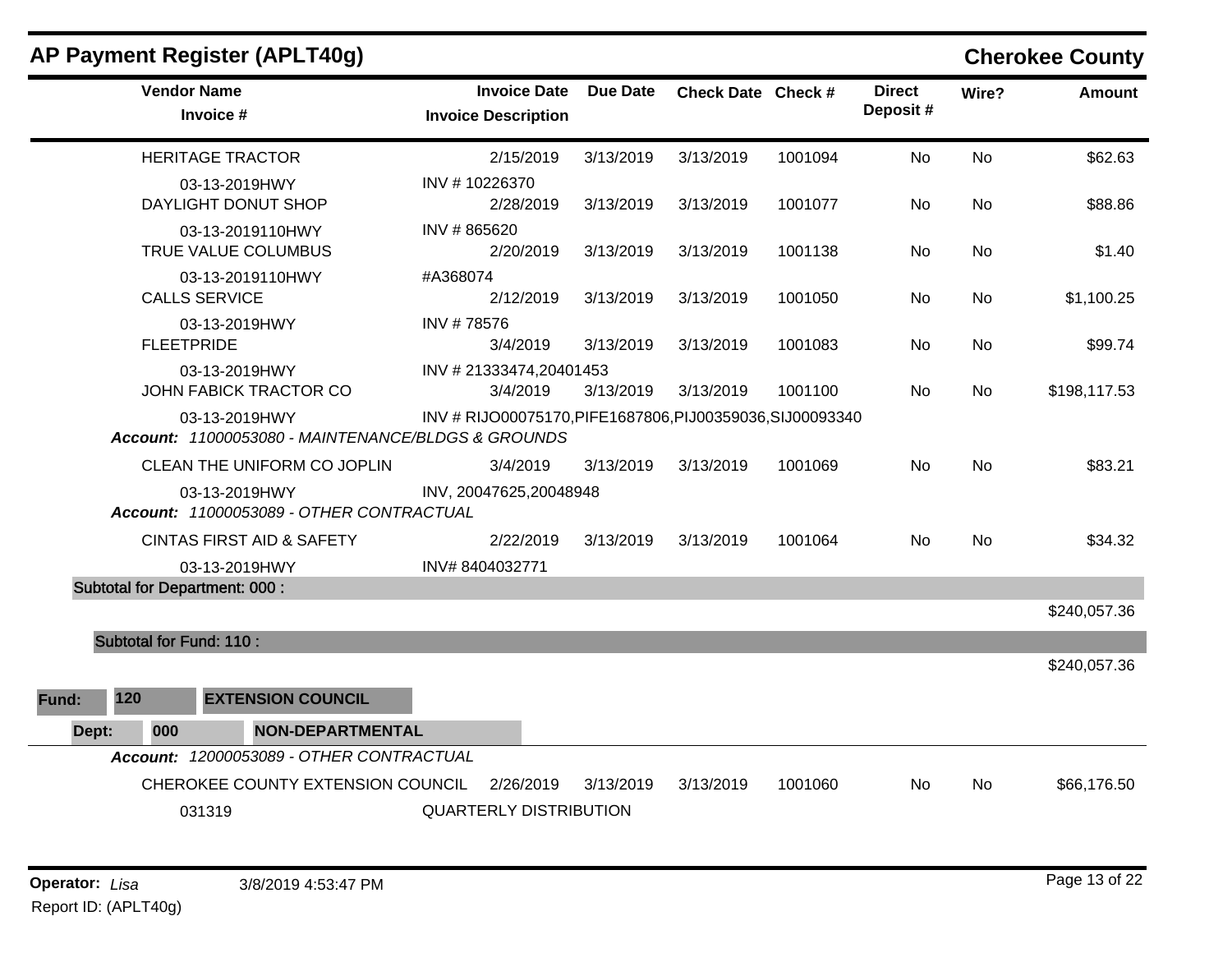|                       |       |                    | <b>AP Payment Register (APLT40g)</b>                              |                                                   |           |                    |         |                           |           | <b>Cherokee County</b> |
|-----------------------|-------|--------------------|-------------------------------------------------------------------|---------------------------------------------------|-----------|--------------------|---------|---------------------------|-----------|------------------------|
|                       |       | <b>Vendor Name</b> | Invoice #                                                         | <b>Invoice Date</b><br><b>Invoice Description</b> | Due Date  | Check Date Check # |         | <b>Direct</b><br>Deposit# | Wire?     | <b>Amount</b>          |
|                       |       |                    | <b>Subtotal for Department: 000:</b>                              |                                                   |           |                    |         |                           |           | \$66,176.50            |
|                       |       |                    | <b>Subtotal for Fund: 120:</b>                                    |                                                   |           |                    |         |                           |           |                        |
|                       |       |                    |                                                                   |                                                   |           |                    |         |                           |           | \$66,176.50            |
| Fund:                 | 130   |                    | <b>NOXIOUS WEED</b>                                               |                                                   |           |                    |         |                           |           |                        |
|                       | Dept: | 000                | <b>NON-DEPARTMENTAL</b><br>Account: 13000053074 - TELEPHONE BILLS |                                                   |           |                    |         |                           |           |                        |
|                       |       |                    |                                                                   |                                                   |           |                    |         |                           |           |                        |
|                       |       |                    | COLUMBUS TELEPHONE COMPANY                                        | 2/27/2019<br><b>ACCT 2293</b>                     | 3/13/2019 | 3/13/2019          | 1001071 | No                        | <b>No</b> | \$110.20               |
|                       |       |                    | 031319 NOX<br><b>Subtotal for Department: 000:</b>                |                                                   |           |                    |         |                           |           |                        |
|                       |       |                    |                                                                   |                                                   |           |                    |         |                           |           | \$110.20               |
|                       |       |                    | Subtotal for Fund: 130 :                                          |                                                   |           |                    |         |                           |           |                        |
|                       |       |                    |                                                                   |                                                   |           |                    |         |                           |           | \$110.20               |
| Fund:                 | 140   |                    | <b>HEALTH</b>                                                     |                                                   |           |                    |         |                           |           |                        |
|                       | Dept: | 000                | <b>NON-DEPARTMENTAL</b>                                           |                                                   |           |                    |         |                           |           |                        |
|                       |       |                    | Account: 14000053021 - PRINTING/OFFICE SUPPLIES                   |                                                   |           |                    |         |                           |           |                        |
|                       |       | <b>MCCARTY'S</b>   |                                                                   | 3/1/2019                                          | 3/13/2019 | 3/13/2019          | 1001109 | No                        | <b>No</b> | \$73.98                |
|                       |       |                    | 031319QQ                                                          | <b>INV P565400</b>                                |           |                    |         |                           |           |                        |
|                       |       |                    | <b>CHASE CARD SERVICES</b>                                        | 3/4/2019                                          | 3/13/2019 | 3/13/2019          | 1001055 | No                        | No        | \$18.88                |
|                       |       |                    | 031319                                                            | ACCT 4246 3119 7000 5747                          |           |                    |         |                           |           |                        |
|                       |       |                    | <b>CHASE CARD SERVICES</b>                                        | 3/4/2019                                          | 3/13/2019 | 3/13/2019          | 1001055 | No                        | No        | \$34.00                |
|                       |       |                    | 031319                                                            | ACCT 4246 3119 7000 5747                          |           |                    |         |                           |           |                        |
|                       |       |                    | <b>STRONGHOLD DATA</b>                                            | 3/1/2019                                          | 3/13/2019 | 3/13/2019          | 1001135 | No                        | No        | \$100.00               |
|                       |       |                    | 031319 HE<br>Account: 14000053025 - PARTS/VEHICLE REPAIRS         | <b>INV 28946</b>                                  |           |                    |         |                           |           |                        |
|                       |       | <b>WEX BANK</b>    |                                                                   | 3/4/2019                                          | 3/13/2019 | 3/13/2019          | 1001145 | No                        | No        | \$119.06               |
|                       |       |                    | 031319                                                            | INV 58076554                                      |           |                    |         |                           |           |                        |
|                       |       |                    |                                                                   |                                                   |           |                    |         |                           |           |                        |
| <b>Operator:</b> Lisa |       |                    | 3/8/2019 4:53:47 PM                                               |                                                   |           |                    |         |                           |           | Page 14 of 22          |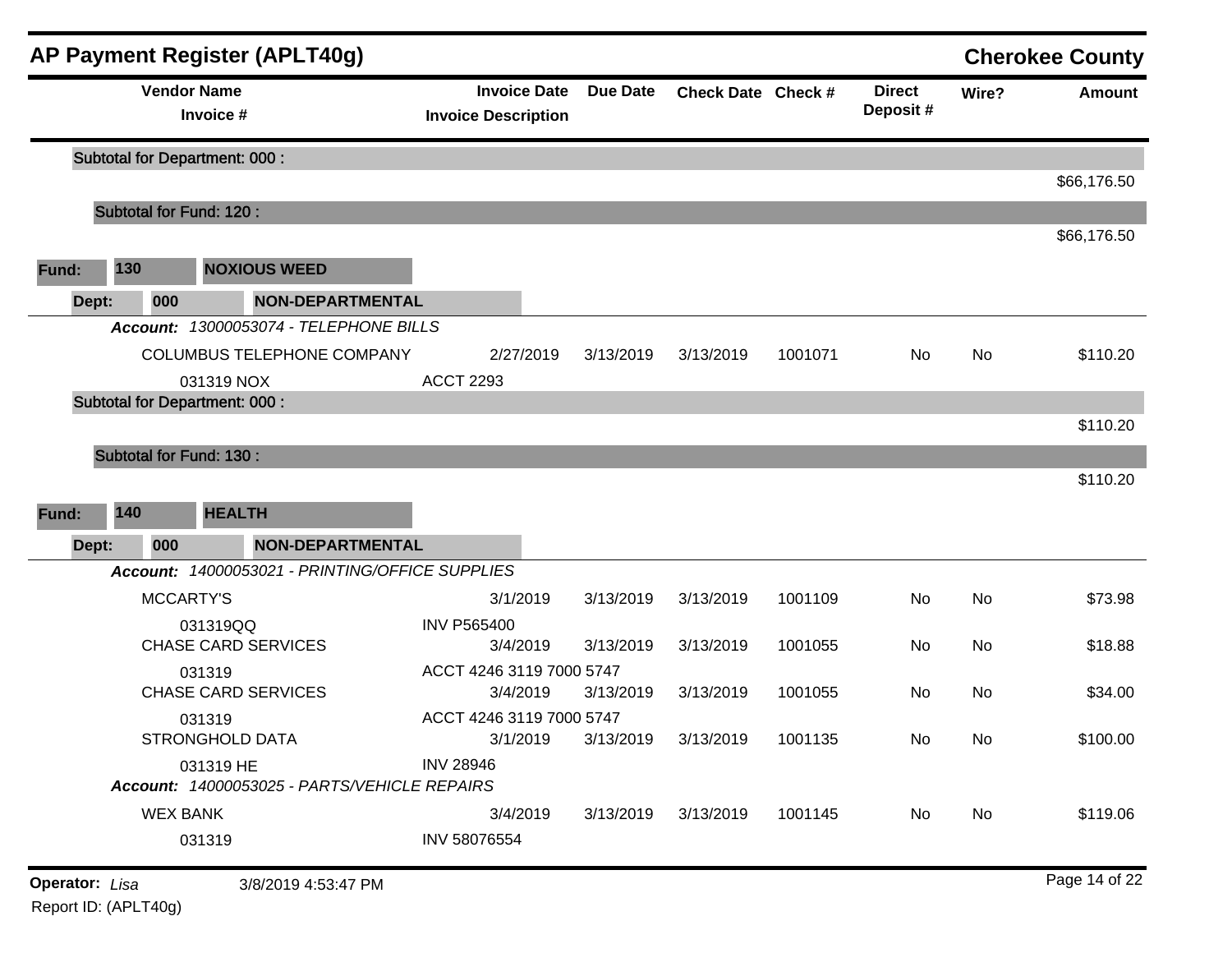| <b>AP Payment Register (APLT40g)</b>                       |                   |                                                   |           |                           |         |                           |           | <b>Cherokee County</b> |
|------------------------------------------------------------|-------------------|---------------------------------------------------|-----------|---------------------------|---------|---------------------------|-----------|------------------------|
| <b>Vendor Name</b><br>Invoice #                            |                   | <b>Invoice Date</b><br><b>Invoice Description</b> | Due Date  | <b>Check Date Check #</b> |         | <b>Direct</b><br>Deposit# | Wire?     | <b>Amount</b>          |
| Account: 14000053043 - HEALTH DEPT MED SUPPLIES            |                   |                                                   |           |                           |         |                           |           |                        |
| MCKESSON MEDICAL-SURGICAL                                  |                   | 3/4/2019                                          | 3/13/2019 | 3/13/2019                 | 1001110 | No.                       | No.       | \$83.07                |
| 031319<br>Account: 14000053072 - GAS, ELECTRIC, WATER      | INV 48080743      |                                                   |           |                           |         |                           |           |                        |
| <b>CITY OF COLUMBUS</b>                                    |                   | 3/4/2019                                          | 3/13/2019 | 3/13/2019                 | 1001066 | <b>No</b>                 | <b>No</b> | \$55.00                |
| 031319 HE<br>KANSAS GAS SERVICE                            | ACCT 07-17240-00  | 3/4/2019                                          | 3/13/2019 | 3/13/2019                 | 1001102 | No.                       | <b>No</b> | \$127.00               |
| 031319 HE<br>EMPIRE DISTRICT ELECTRIC COMPANY              |                   | ACCT 51008077 1188672 27<br>3/1/2019              | 3/13/2019 | 3/13/2019                 | 1001080 | <b>No</b>                 | <b>No</b> | \$488.50               |
| 031319 HE<br><b>COLUMBUS TELEPHONE COMPANY</b>             | ACCT 616527-32-1  | 3/4/2019                                          | 3/13/2019 | 3/13/2019                 | 1001071 | <b>No</b>                 | <b>No</b> | \$59.78                |
| 031319 HE<br>COLUMBUS TELEPHONE COMPANY                    | ACCT 2311, 2060   | 3/4/2019                                          | 3/13/2019 | 3/13/2019                 | 1001071 | No                        | No.       | \$393.66               |
| 031319 HE<br>Account: 14000053073 - TRANSPORTATION         | ACCT 2311, 2060   |                                                   |           |                           |         |                           |           |                        |
| <b>BETHA K ELLIOTT</b>                                     |                   | 3/4/2019                                          | 3/13/2019 | 3/13/2019                 | 1001046 | N <sub>o</sub>            | <b>No</b> | \$367.72               |
| 031319<br>Account: 14000053076 - PROFESSIONAL SERVICES     | <b>MILEAGE</b>    |                                                   |           |                           |         |                           |           |                        |
| <b>CLASS LTD</b>                                           |                   | 3/1/2019                                          | 3/13/2019 | 3/13/2019                 | 1001068 | No.                       | No.       | \$161.40               |
| 031319 HE<br>CRAW-KAN TELEPHONE COOPERATIVE INC 3/4/2019   | INV 1-000888      |                                                   | 3/13/2019 | 3/13/2019                 | 1001075 | No.                       | No.       | \$21.25                |
| 031319<br>QUALITY PEST CONTROL INC                         | ACCT 129793       | 3/1/2019                                          | 3/13/2019 | 3/13/2019                 | 1001127 | <b>No</b>                 | <b>No</b> | \$50.00                |
| 031319 HE<br>Account: 14000053182 - PROFESSIONAL CONTRACTS | <b>INV 104511</b> |                                                   |           |                           |         |                           |           |                        |
| MEDICAL WASTE SERVICES                                     |                   | 3/1/2019                                          | 3/13/2019 | 3/13/2019                 | 1001111 | No.                       | No.       | \$99.00                |
| 031319<br>Account: 14000053582 - LEPP                      | <b>INV W38582</b> |                                                   |           |                           |         |                           |           |                        |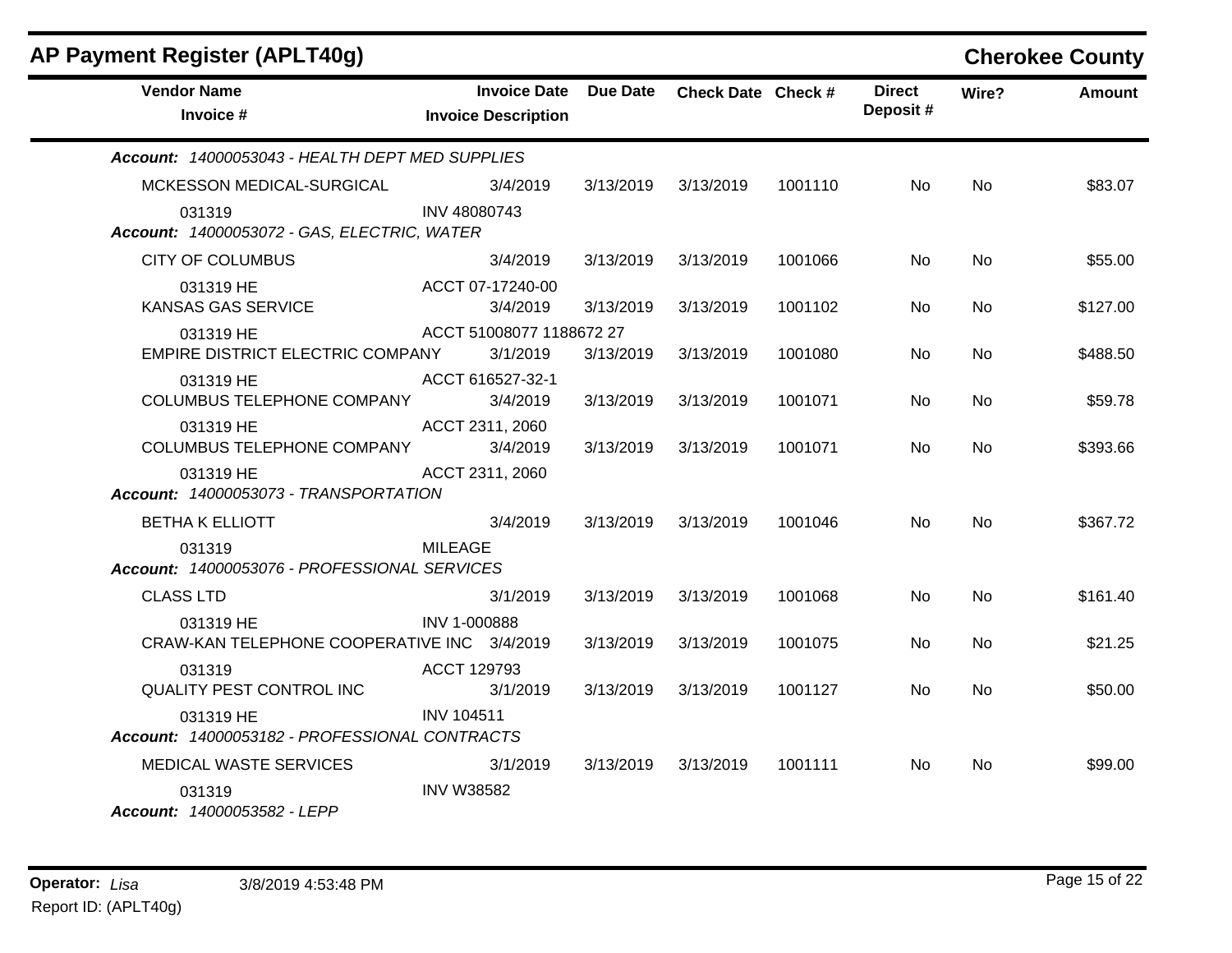|                |                                      |                                 | <b>AP Payment Register (APLT40g)</b>     |                                                   |                 |                    |         |                           |       | <b>Cherokee County</b> |
|----------------|--------------------------------------|---------------------------------|------------------------------------------|---------------------------------------------------|-----------------|--------------------|---------|---------------------------|-------|------------------------|
|                |                                      | <b>Vendor Name</b><br>Invoice # |                                          | <b>Invoice Date</b><br><b>Invoice Description</b> | <b>Due Date</b> | Check Date Check # |         | <b>Direct</b><br>Deposit# | Wire? | <b>Amount</b>          |
|                |                                      |                                 | <b>CRAWFORD COUNTY HEALTH DEPT</b>       | 3/4/2019                                          | 3/13/2019       | 3/13/2019          | 1001074 | No                        | No    | \$351.79               |
|                |                                      | 031319                          |                                          | <b>CONTRACTED SERVICES</b>                        |                 |                    |         |                           |       |                        |
|                | <b>Subtotal for Department: 000:</b> |                                 |                                          |                                                   |                 |                    |         |                           |       |                        |
|                |                                      |                                 |                                          |                                                   |                 |                    |         |                           |       | \$2,604.09             |
|                | <b>Subtotal for Fund: 140:</b>       |                                 |                                          |                                                   |                 |                    |         |                           |       |                        |
|                |                                      |                                 |                                          |                                                   |                 |                    |         |                           |       | \$2,604.09             |
| Fund:          | 150                                  | <b>FAIR</b>                     |                                          |                                                   |                 |                    |         |                           |       |                        |
| Dept:          | 000                                  |                                 | <b>NON-DEPARTMENTAL</b>                  |                                                   |                 |                    |         |                           |       |                        |
|                |                                      |                                 | Account: 15000053089 - OTHER CONTRACTUAL |                                                   |                 |                    |         |                           |       |                        |
|                |                                      |                                 | CHEROKEE COUNTY FAIR BOARD               | 2/26/2019                                         | 3/13/2019       | 3/13/2019          | 1001061 | No                        | No    | \$3,000.00             |
|                |                                      |                                 |                                          | <b>QUARTERLY DISTRIBUTION</b>                     |                 |                    |         |                           |       |                        |
|                | <b>Subtotal for Department: 000:</b> | 031319                          |                                          |                                                   |                 |                    |         |                           |       |                        |
|                |                                      |                                 |                                          |                                                   |                 |                    |         |                           |       | \$3,000.00             |
|                | Subtotal for Fund: 150 :             |                                 |                                          |                                                   |                 |                    |         |                           |       |                        |
|                |                                      |                                 |                                          |                                                   |                 |                    |         |                           |       | \$3,000.00             |
| Fund:          | 180                                  |                                 | <b>SOIL CONSERVATION</b>                 |                                                   |                 |                    |         |                           |       |                        |
|                |                                      |                                 |                                          |                                                   |                 |                    |         |                           |       |                        |
| Dept:          | 000                                  |                                 | <b>NON-DEPARTMENTAL</b>                  |                                                   |                 |                    |         |                           |       |                        |
|                |                                      |                                 | Account: 18000053089 - OTHER CONTRACTUAL |                                                   |                 |                    |         |                           |       |                        |
|                |                                      |                                 | CHEROKEE COUNTY SOIL CONSERVATION        | 2/26/2019                                         | 3/13/2019       | 3/13/2019          | 1001062 | No                        | No    | \$6,250.00             |
|                |                                      | 031319                          |                                          | <b>QUARTERLY DISTRIBUTION</b>                     |                 |                    |         |                           |       |                        |
|                | <b>Subtotal for Department: 000:</b> |                                 |                                          |                                                   |                 |                    |         |                           |       |                        |
|                |                                      |                                 |                                          |                                                   |                 |                    |         |                           |       | \$6,250.00             |
|                | <b>Subtotal for Fund: 180:</b>       |                                 |                                          |                                                   |                 |                    |         |                           |       |                        |
|                |                                      |                                 |                                          |                                                   |                 |                    |         |                           |       | \$6,250.00             |
| Fund:          | 190                                  |                                 | <b>SPECIAL BRIDGE BUILDIN</b>            |                                                   |                 |                    |         |                           |       |                        |
| Dept:          | 000                                  |                                 | <b>NON-DEPARTMENTAL</b>                  |                                                   |                 |                    |         |                           |       |                        |
| Operator: Lisa |                                      |                                 | 3/8/2019 4:53:49 PM                      |                                                   |                 |                    |         |                           |       | Page 16 of 22          |
|                | Report ID: (APLT40g)                 |                                 |                                          |                                                   |                 |                    |         |                           |       |                        |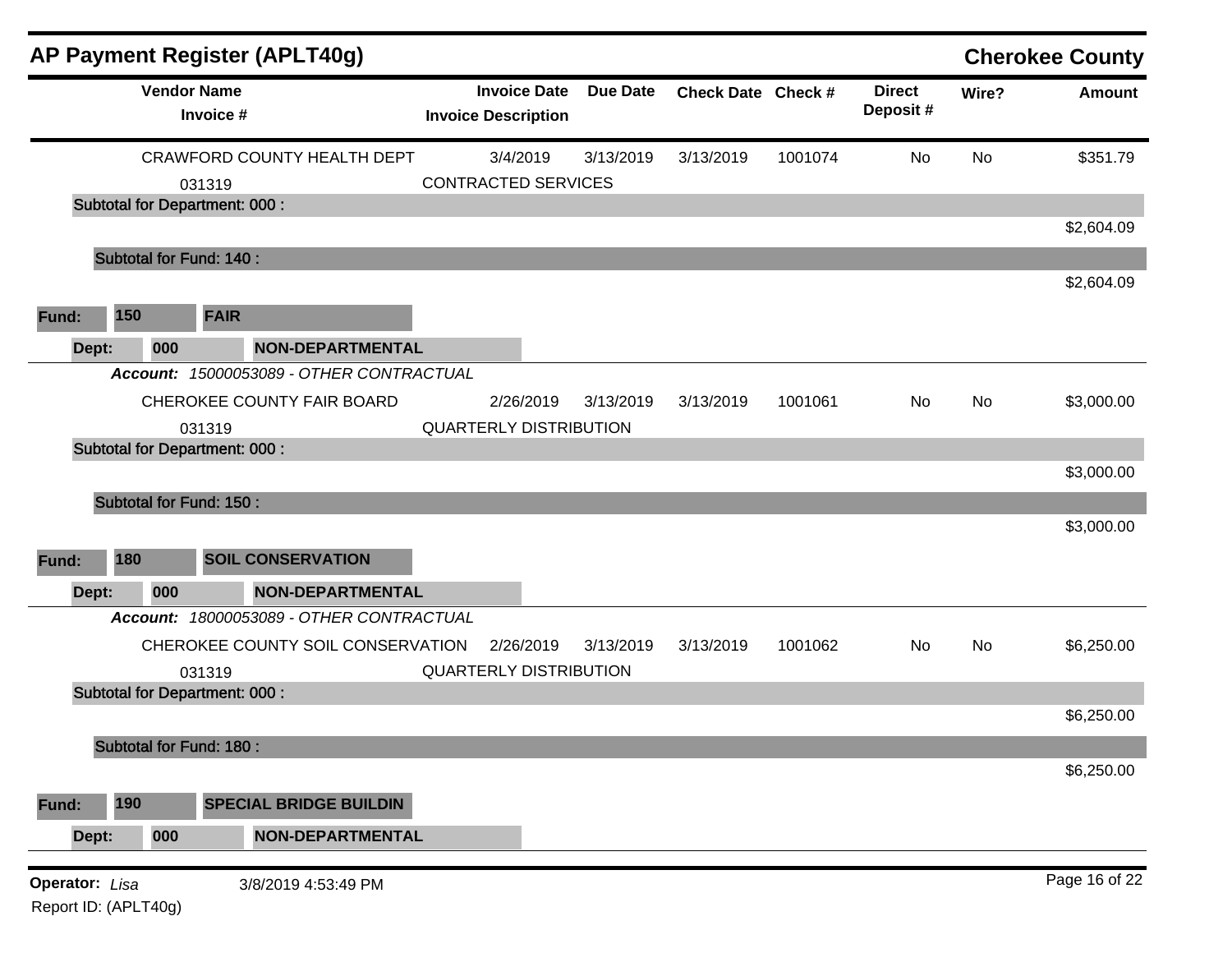| <b>AP Payment Register (APLT40g)</b>          |                                    |                                                   |                 |                    |         |                           |       | <b>Cherokee County</b> |
|-----------------------------------------------|------------------------------------|---------------------------------------------------|-----------------|--------------------|---------|---------------------------|-------|------------------------|
| <b>Vendor Name</b><br>Invoice #               |                                    | <b>Invoice Date</b><br><b>Invoice Description</b> | <b>Due Date</b> | Check Date Check # |         | <b>Direct</b><br>Deposit# | Wire? | <b>Amount</b>          |
| Account: 19000053089 - OTHER CONTRACTUAL      |                                    |                                                   |                 |                    |         |                           |       |                        |
| <b>SCHWAB-EATON PA</b>                        |                                    | 2/18/2019                                         | 3/13/2019       | 3/13/2019          | 1001131 | No                        | No    | \$11,409.94            |
| 03132019BRIDGE                                |                                    | INV #18.007-3 KDOT PROJECT #11C-4907-01           |                 |                    |         |                           |       |                        |
| <b>Subtotal for Department: 000:</b>          |                                    |                                                   |                 |                    |         |                           |       |                        |
|                                               |                                    |                                                   |                 |                    |         |                           |       | \$11,409.94            |
| Subtotal for Fund: 190 :                      |                                    |                                                   |                 |                    |         |                           |       |                        |
|                                               |                                    |                                                   |                 |                    |         |                           |       | \$11,409.94            |
| 200<br><b>MENTAL HEALTH</b><br>Fund:          |                                    |                                                   |                 |                    |         |                           |       |                        |
| 000<br>Dept:                                  | <b>NON-DEPARTMENTAL</b>            |                                                   |                 |                    |         |                           |       |                        |
| Account: 20000053089 - OTHER CONTRACTUAL      |                                    |                                                   |                 |                    |         |                           |       |                        |
|                                               | SPRINGRIVER MENTAL HEALTH & WELLNE | 2/26/2019                                         | 3/13/2019       | 3/13/2019          | 1001134 | No                        | No    | \$30,364.25            |
| 031319                                        |                                    | <b>QUARTERLY DISTRIBUTION</b>                     |                 |                    |         |                           |       |                        |
| <b>Subtotal for Department: 000:</b>          |                                    |                                                   |                 |                    |         |                           |       |                        |
|                                               |                                    |                                                   |                 |                    |         |                           |       | \$30,364.25            |
| <b>Subtotal for Fund: 200:</b>                |                                    |                                                   |                 |                    |         |                           |       |                        |
|                                               |                                    |                                                   |                 |                    |         |                           |       | \$30,364.25            |
| 210<br>Fund:                                  | <b>MENTAL RETARDATION</b>          |                                                   |                 |                    |         |                           |       |                        |
| Dept:<br>000                                  | <b>NON-DEPARTMENTAL</b>            |                                                   |                 |                    |         |                           |       |                        |
| Account: 21000053089 - OTHER CONTRACTUAL      |                                    |                                                   |                 |                    |         |                           |       |                        |
| <b>CLASS LTD</b>                              |                                    | 2/26/2019                                         | 3/13/2019       | 3/13/2019          | 1001068 | No                        | No    | \$27,864.25            |
| 031319                                        |                                    | <b>QUARTERLY DISTRIBUTION</b>                     |                 |                    |         |                           |       |                        |
| <b>Subtotal for Department: 000:</b>          |                                    |                                                   |                 |                    |         |                           |       |                        |
|                                               |                                    |                                                   |                 |                    |         |                           |       | \$27,864.25            |
| <b>Subtotal for Fund: 210:</b>                |                                    |                                                   |                 |                    |         |                           |       |                        |
|                                               |                                    |                                                   |                 |                    |         |                           |       | \$27,864.25            |
| 220<br><b>AMBULANCE</b><br>Fund:              |                                    |                                                   |                 |                    |         |                           |       |                        |
| <b>Operator:</b> Lisa<br>Report ID: (APLT40g) | 3/8/2019 4:53:49 PM                |                                                   |                 |                    |         |                           |       | Page 17 of 22          |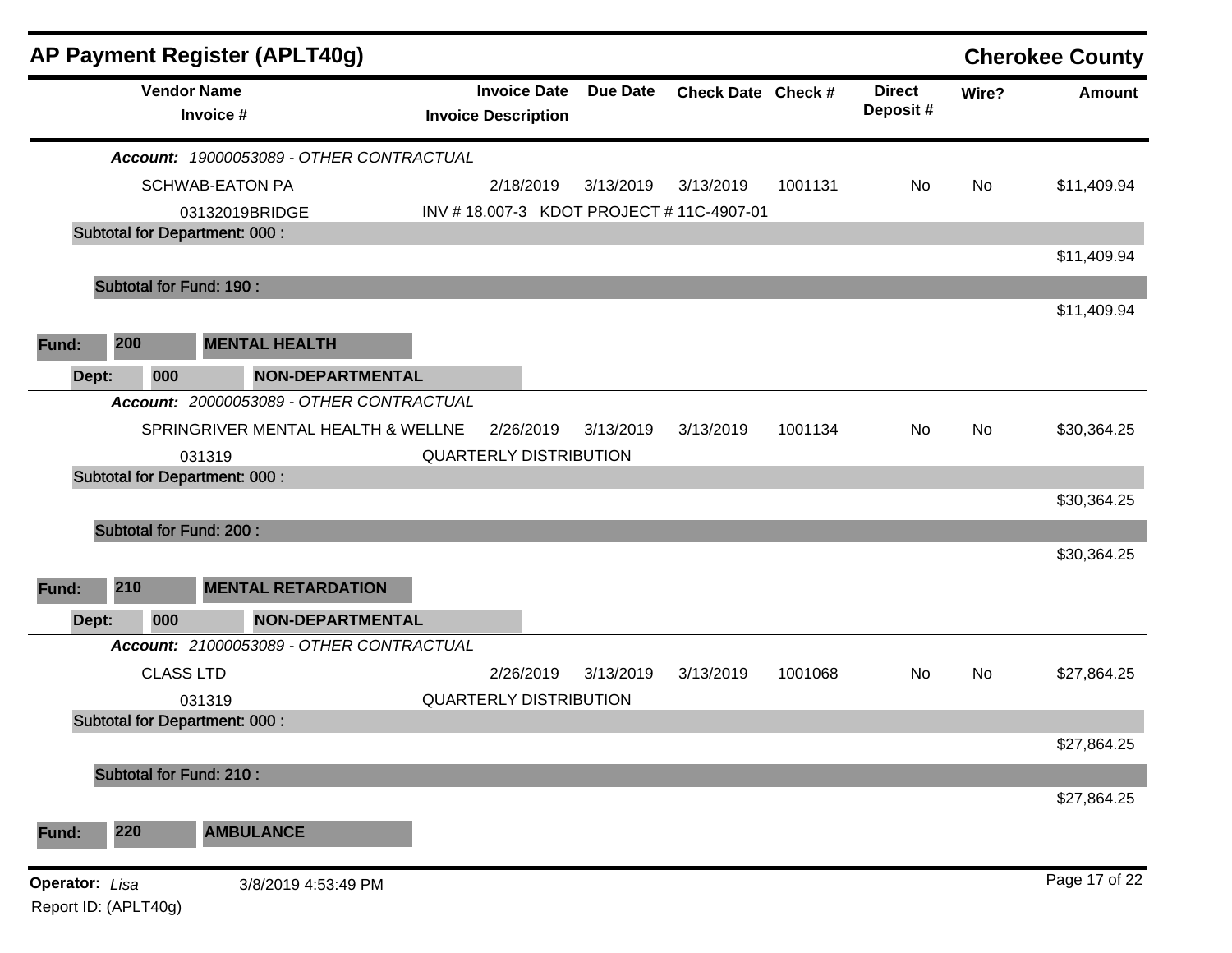| <b>Vendor Name</b><br><b>Due Date</b><br><b>Direct</b><br><b>Invoice Date</b><br>Check Date Check #<br>Amount<br>Wire?<br>Deposit#<br>Invoice #<br><b>Invoice Description</b><br>000<br><b>NON-DEPARTMENTAL</b><br>Dept:<br>Account: 22000053089 - OTHER CONTRACTUAL<br>CHEROKEE COUNTY AMBULANCE-DIST #2<br>2/26/2019<br>3/13/2019<br>3/13/2019<br>1001057<br>No<br>No<br><b>MONTHLY SUBSIDY</b><br>031319<br>CHEROKEE COUNTY AMBULANCE-DIST #1<br>2/26/2019<br>3/13/2019<br>3/13/2019<br>1001056<br>No<br>No<br>MONTHLY SUBSIDY<br>031319<br>CHEROKEE COUNTY AMBULANCE-DIST #3<br>2/26/2019<br>1001058<br>3/13/2019<br>3/13/2019<br>No<br>No<br><b>MONTHLY SUBSIDY</b><br>031319<br><b>Subtotal for Department: 000:</b><br><b>Subtotal for Fund: 220:</b><br>224<br><b>CHEROKEE COUNTY 911</b><br>000<br><b>NON-DEPARTMENTAL</b><br>Dept:<br>Account: 22400053300 - MISC PAID OUT<br>CRAW-KAN TELEPHONE COOPERATIVE INC 3/4/2019<br>No<br>3/13/2019<br>3/13/2019<br>1001075<br>No<br>INV 1818SZ10901.033<br>031319 224<br><b>STRONGHOLD DATA</b><br>3/1/2019<br>3/13/2019<br>3/13/2019<br>1001135<br>No<br>No<br><b>INV 29039</b><br>031319 224<br><b>VERIZON WIRELESS</b><br>1001141<br>2/27/2019<br>3/13/2019<br>3/13/2019<br>No<br>No<br>INV 9824474870<br>031319<br><b>Subtotal for Department: 000:</b><br>Subtotal for Fund: 224 :<br>230<br><b>APPRAISER COSTS</b><br><b>NON-DEPARTMENTAL</b><br>000<br>Dept:<br><b>Operator:</b> Lisa |       | <b>AP Payment Register (APLT40g)</b> |  |  |  | <b>Cherokee County</b> |
|--------------------------------------------------------------------------------------------------------------------------------------------------------------------------------------------------------------------------------------------------------------------------------------------------------------------------------------------------------------------------------------------------------------------------------------------------------------------------------------------------------------------------------------------------------------------------------------------------------------------------------------------------------------------------------------------------------------------------------------------------------------------------------------------------------------------------------------------------------------------------------------------------------------------------------------------------------------------------------------------------------------------------------------------------------------------------------------------------------------------------------------------------------------------------------------------------------------------------------------------------------------------------------------------------------------------------------------------------------------------------------------------------------------------------------------------------|-------|--------------------------------------|--|--|--|------------------------|
|                                                                                                                                                                                                                                                                                                                                                                                                                                                                                                                                                                                                                                                                                                                                                                                                                                                                                                                                                                                                                                                                                                                                                                                                                                                                                                                                                                                                                                                  |       |                                      |  |  |  |                        |
| \$16,877.33<br>\$16,877.33<br>\$14,477.33<br>\$48,231.99<br>\$48,231.99<br>\$98.00<br>\$110.00<br>\$1,000.25<br>\$1,208.25                                                                                                                                                                                                                                                                                                                                                                                                                                                                                                                                                                                                                                                                                                                                                                                                                                                                                                                                                                                                                                                                                                                                                                                                                                                                                                                       |       |                                      |  |  |  |                        |
| \$1,208.25                                                                                                                                                                                                                                                                                                                                                                                                                                                                                                                                                                                                                                                                                                                                                                                                                                                                                                                                                                                                                                                                                                                                                                                                                                                                                                                                                                                                                                       |       |                                      |  |  |  |                        |
|                                                                                                                                                                                                                                                                                                                                                                                                                                                                                                                                                                                                                                                                                                                                                                                                                                                                                                                                                                                                                                                                                                                                                                                                                                                                                                                                                                                                                                                  |       |                                      |  |  |  |                        |
|                                                                                                                                                                                                                                                                                                                                                                                                                                                                                                                                                                                                                                                                                                                                                                                                                                                                                                                                                                                                                                                                                                                                                                                                                                                                                                                                                                                                                                                  |       |                                      |  |  |  |                        |
|                                                                                                                                                                                                                                                                                                                                                                                                                                                                                                                                                                                                                                                                                                                                                                                                                                                                                                                                                                                                                                                                                                                                                                                                                                                                                                                                                                                                                                                  |       |                                      |  |  |  |                        |
|                                                                                                                                                                                                                                                                                                                                                                                                                                                                                                                                                                                                                                                                                                                                                                                                                                                                                                                                                                                                                                                                                                                                                                                                                                                                                                                                                                                                                                                  |       |                                      |  |  |  |                        |
|                                                                                                                                                                                                                                                                                                                                                                                                                                                                                                                                                                                                                                                                                                                                                                                                                                                                                                                                                                                                                                                                                                                                                                                                                                                                                                                                                                                                                                                  |       |                                      |  |  |  |                        |
|                                                                                                                                                                                                                                                                                                                                                                                                                                                                                                                                                                                                                                                                                                                                                                                                                                                                                                                                                                                                                                                                                                                                                                                                                                                                                                                                                                                                                                                  |       |                                      |  |  |  |                        |
|                                                                                                                                                                                                                                                                                                                                                                                                                                                                                                                                                                                                                                                                                                                                                                                                                                                                                                                                                                                                                                                                                                                                                                                                                                                                                                                                                                                                                                                  |       |                                      |  |  |  |                        |
|                                                                                                                                                                                                                                                                                                                                                                                                                                                                                                                                                                                                                                                                                                                                                                                                                                                                                                                                                                                                                                                                                                                                                                                                                                                                                                                                                                                                                                                  |       |                                      |  |  |  |                        |
|                                                                                                                                                                                                                                                                                                                                                                                                                                                                                                                                                                                                                                                                                                                                                                                                                                                                                                                                                                                                                                                                                                                                                                                                                                                                                                                                                                                                                                                  |       |                                      |  |  |  |                        |
|                                                                                                                                                                                                                                                                                                                                                                                                                                                                                                                                                                                                                                                                                                                                                                                                                                                                                                                                                                                                                                                                                                                                                                                                                                                                                                                                                                                                                                                  |       |                                      |  |  |  |                        |
|                                                                                                                                                                                                                                                                                                                                                                                                                                                                                                                                                                                                                                                                                                                                                                                                                                                                                                                                                                                                                                                                                                                                                                                                                                                                                                                                                                                                                                                  | Fund: |                                      |  |  |  |                        |
|                                                                                                                                                                                                                                                                                                                                                                                                                                                                                                                                                                                                                                                                                                                                                                                                                                                                                                                                                                                                                                                                                                                                                                                                                                                                                                                                                                                                                                                  |       |                                      |  |  |  |                        |
|                                                                                                                                                                                                                                                                                                                                                                                                                                                                                                                                                                                                                                                                                                                                                                                                                                                                                                                                                                                                                                                                                                                                                                                                                                                                                                                                                                                                                                                  |       |                                      |  |  |  |                        |
|                                                                                                                                                                                                                                                                                                                                                                                                                                                                                                                                                                                                                                                                                                                                                                                                                                                                                                                                                                                                                                                                                                                                                                                                                                                                                                                                                                                                                                                  |       |                                      |  |  |  |                        |
|                                                                                                                                                                                                                                                                                                                                                                                                                                                                                                                                                                                                                                                                                                                                                                                                                                                                                                                                                                                                                                                                                                                                                                                                                                                                                                                                                                                                                                                  |       |                                      |  |  |  |                        |
|                                                                                                                                                                                                                                                                                                                                                                                                                                                                                                                                                                                                                                                                                                                                                                                                                                                                                                                                                                                                                                                                                                                                                                                                                                                                                                                                                                                                                                                  |       |                                      |  |  |  |                        |
|                                                                                                                                                                                                                                                                                                                                                                                                                                                                                                                                                                                                                                                                                                                                                                                                                                                                                                                                                                                                                                                                                                                                                                                                                                                                                                                                                                                                                                                  |       |                                      |  |  |  |                        |
|                                                                                                                                                                                                                                                                                                                                                                                                                                                                                                                                                                                                                                                                                                                                                                                                                                                                                                                                                                                                                                                                                                                                                                                                                                                                                                                                                                                                                                                  |       |                                      |  |  |  |                        |
|                                                                                                                                                                                                                                                                                                                                                                                                                                                                                                                                                                                                                                                                                                                                                                                                                                                                                                                                                                                                                                                                                                                                                                                                                                                                                                                                                                                                                                                  |       |                                      |  |  |  |                        |
|                                                                                                                                                                                                                                                                                                                                                                                                                                                                                                                                                                                                                                                                                                                                                                                                                                                                                                                                                                                                                                                                                                                                                                                                                                                                                                                                                                                                                                                  |       |                                      |  |  |  |                        |
|                                                                                                                                                                                                                                                                                                                                                                                                                                                                                                                                                                                                                                                                                                                                                                                                                                                                                                                                                                                                                                                                                                                                                                                                                                                                                                                                                                                                                                                  |       |                                      |  |  |  |                        |
|                                                                                                                                                                                                                                                                                                                                                                                                                                                                                                                                                                                                                                                                                                                                                                                                                                                                                                                                                                                                                                                                                                                                                                                                                                                                                                                                                                                                                                                  |       |                                      |  |  |  |                        |
|                                                                                                                                                                                                                                                                                                                                                                                                                                                                                                                                                                                                                                                                                                                                                                                                                                                                                                                                                                                                                                                                                                                                                                                                                                                                                                                                                                                                                                                  |       |                                      |  |  |  |                        |
|                                                                                                                                                                                                                                                                                                                                                                                                                                                                                                                                                                                                                                                                                                                                                                                                                                                                                                                                                                                                                                                                                                                                                                                                                                                                                                                                                                                                                                                  | Fund: |                                      |  |  |  |                        |
|                                                                                                                                                                                                                                                                                                                                                                                                                                                                                                                                                                                                                                                                                                                                                                                                                                                                                                                                                                                                                                                                                                                                                                                                                                                                                                                                                                                                                                                  |       |                                      |  |  |  |                        |
|                                                                                                                                                                                                                                                                                                                                                                                                                                                                                                                                                                                                                                                                                                                                                                                                                                                                                                                                                                                                                                                                                                                                                                                                                                                                                                                                                                                                                                                  |       | 3/8/2019 4:53:50 PM                  |  |  |  | Page 18 of 22          |

Report ID: (APLT40g)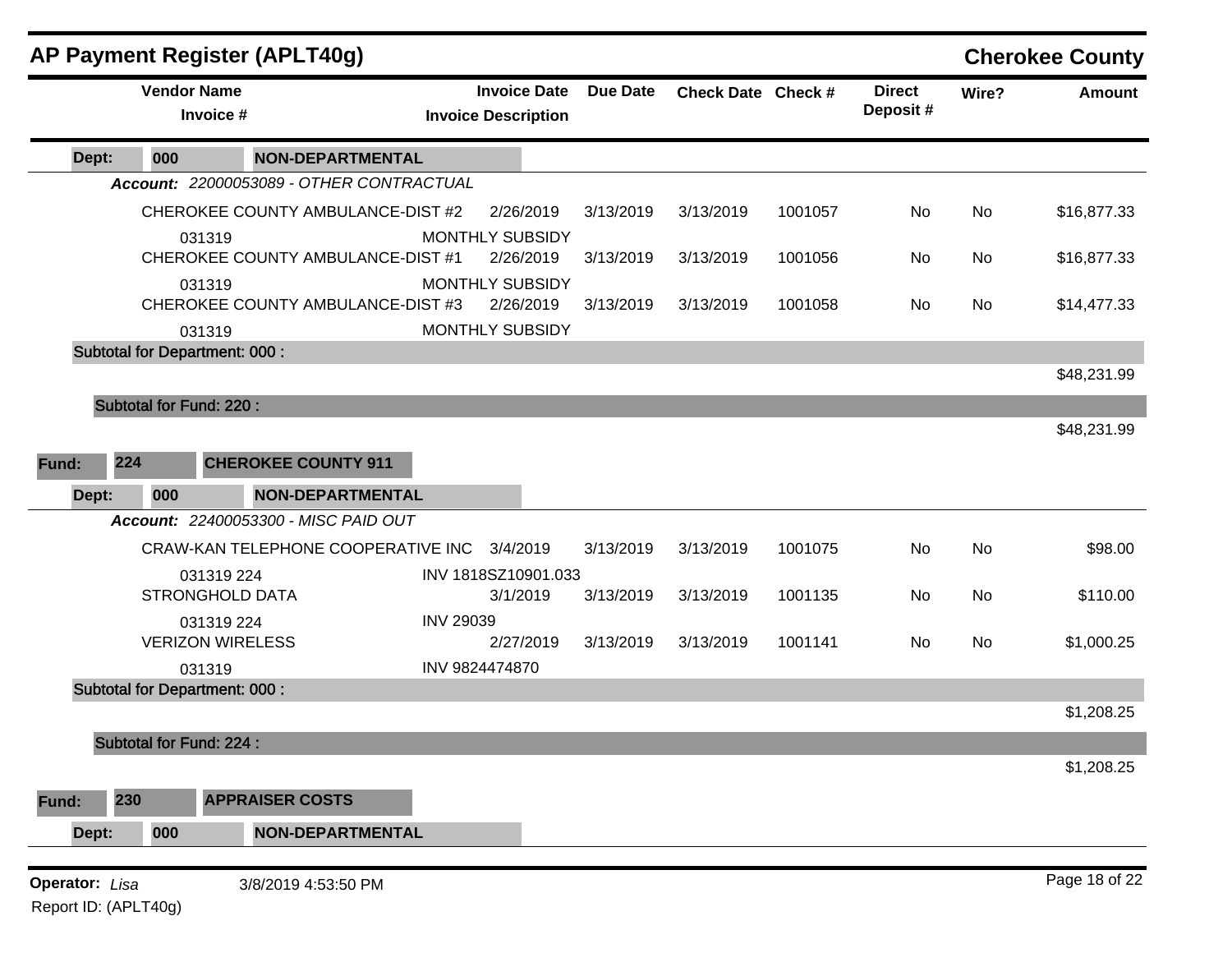| AP Payment Register (APLT40g)                               |                                                   |           |                    |         |                           |       | <b>Cherokee County</b> |
|-------------------------------------------------------------|---------------------------------------------------|-----------|--------------------|---------|---------------------------|-------|------------------------|
| <b>Vendor Name</b><br>Invoice #                             | <b>Invoice Date</b><br><b>Invoice Description</b> | Due Date  | Check Date Check # |         | <b>Direct</b><br>Deposit# | Wire? | <b>Amount</b>          |
| Account: 23000053021 - PRINTING/OFFICE SUPPLIES             |                                                   |           |                    |         |                           |       |                        |
| <b>FOUR STATE PRINTING</b>                                  | 3/5/2019                                          | 3/13/2019 | 3/13/2019          | 1001084 | No                        | No    | \$744.40               |
| 031319                                                      | <b>INV 10366</b>                                  |           |                    |         |                           |       |                        |
| ETTINGER'S OFFICE SUPPLY                                    | 3/5/2019                                          | 3/13/2019 | 3/13/2019          | 1001081 | No.                       | No.   | \$174.95               |
| 031319 AP<br>ETTINGER'S OFFICE SUPPLY                       | INV 5144280, 5150060, 5150070<br>3/5/2019         | 3/13/2019 | 3/13/2019          | 1001081 | No                        | No    | \$26.97                |
| 031319 AP<br>ETTINGER'S OFFICE SUPPLY                       | INV 5144280, 5150060, 5150070<br>3/5/2019         | 3/13/2019 | 3/13/2019          | 1001081 | No.                       | No.   | \$17.98                |
| 031319 AP<br>Account: 23000053074 - TELEPHONE BILLS         | INV 5144280, 5150060, 5150070                     |           |                    |         |                           |       |                        |
| COLUMBUS TELEPHONE COMPANY                                  | 2/27/2019                                         | 3/13/2019 | 3/13/2019          | 1001071 | No.                       | No    | \$359.99               |
| 031319<br>Account: 23000053078 - LEGAL PRINTING/ADVERTISING | <b>ACCT 7577</b>                                  |           |                    |         |                           |       |                        |
| <b>COLUMBUS NEWS REPORT</b>                                 | 3/5/2019                                          | 3/13/2019 | 3/13/2019          | 1001070 | No.                       | No.   | \$20.00                |
| 031319 AP<br>Account: 23000053093 - OFFICE FURNITURE/EQUIP  | <b>LEGAL NOTICE</b>                               |           |                    |         |                           |       |                        |
| <b>STRONGHOLD DATA</b>                                      | 3/5/2019                                          | 3/13/2019 | 3/13/2019          | 1001135 | No.                       | No.   | \$954.36               |
| 031319 AP                                                   | <b>INV 28881</b>                                  |           |                    |         |                           |       |                        |
| <b>Subtotal for Department: 000:</b>                        |                                                   |           |                    |         |                           |       |                        |
|                                                             |                                                   |           |                    |         |                           |       | \$2,298.65             |
| <b>Subtotal for Fund: 230:</b>                              |                                                   |           |                    |         |                           |       |                        |
|                                                             |                                                   |           |                    |         |                           |       | \$2,298.65             |
| 260<br><b>EMPLOYEE BENEFITS</b><br>Fund:                    |                                                   |           |                    |         |                           |       |                        |
| 000<br>NON-DEPARTMENTAL<br>Dept:                            |                                                   |           |                    |         |                           |       |                        |
| Account: 26000053216 - VSP Insurance                        |                                                   |           |                    |         |                           |       |                        |
| <b>VISION SERVICE PLAN</b>                                  | 2/26/2019                                         | 3/13/2019 | 3/13/2019          | 1001143 | No                        | No    | \$1,512.01             |
| 031319                                                      | ACCT 30086480001 MARCH 2019                       |           |                    |         |                           |       |                        |
|                                                             |                                                   |           |                    |         |                           |       |                        |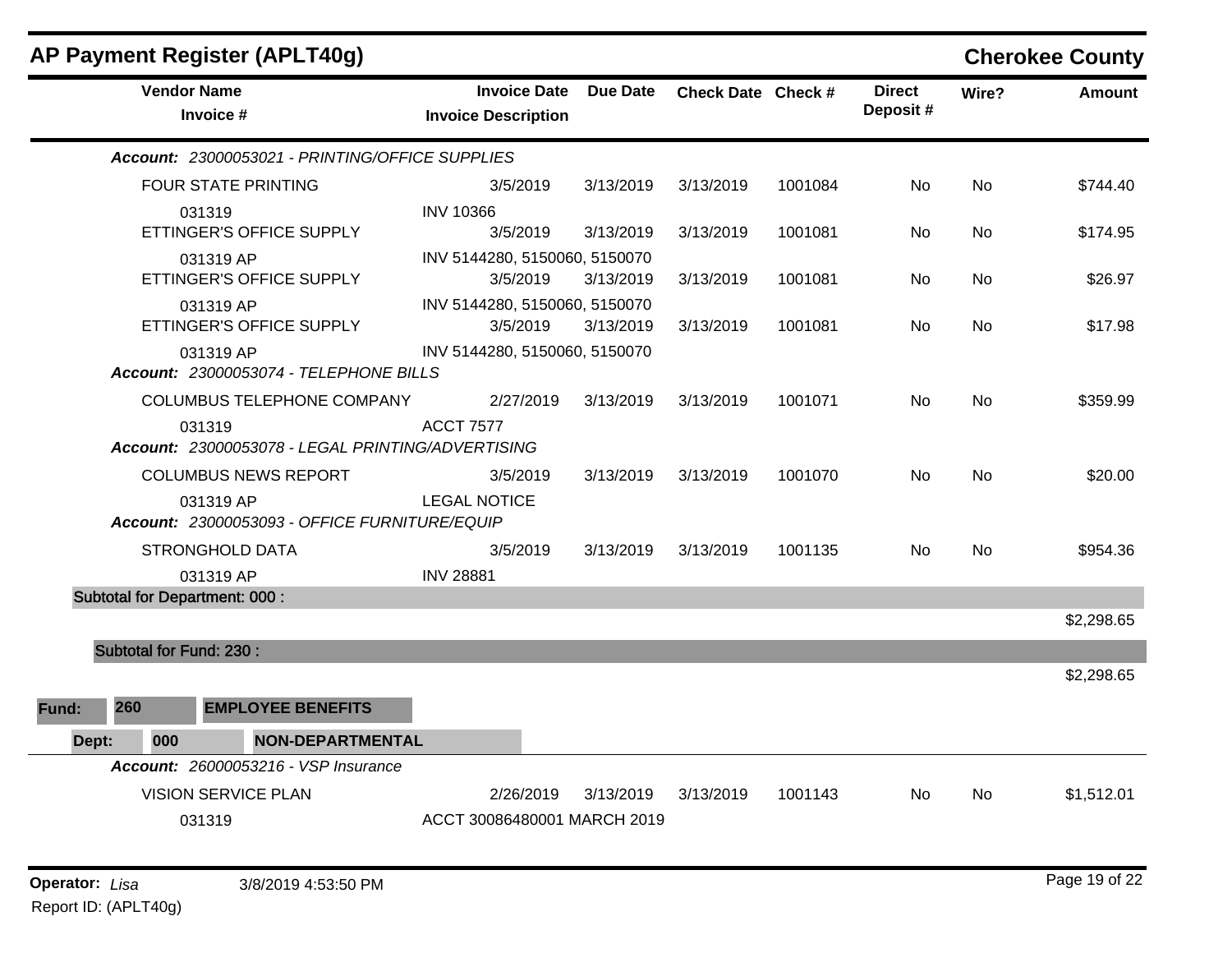| 300<br><b>Fund:</b><br>Dept: | <b>Vendor Name</b><br>Invoice #      |                                             |                                                 |                     |                 |                    |         |                           |           |            |
|------------------------------|--------------------------------------|---------------------------------------------|-------------------------------------------------|---------------------|-----------------|--------------------|---------|---------------------------|-----------|------------|
|                              |                                      |                                             | <b>Invoice Description</b>                      | <b>Invoice Date</b> | <b>Due Date</b> | Check Date Check # |         | <b>Direct</b><br>Deposit# | Wire?     | Amount     |
|                              | <b>Subtotal for Department: 000:</b> |                                             |                                                 |                     |                 |                    |         |                           |           |            |
|                              |                                      |                                             |                                                 |                     |                 |                    |         |                           |           | \$1,512.01 |
|                              | <b>Subtotal for Fund: 260:</b>       |                                             |                                                 |                     |                 |                    |         |                           |           |            |
|                              |                                      |                                             |                                                 |                     |                 |                    |         |                           |           | \$1,512.01 |
|                              |                                      | <b>SERVICE FOR ELDERLY</b>                  |                                                 |                     |                 |                    |         |                           |           |            |
|                              | 000                                  | <b>NON-DEPARTMENTAL</b>                     |                                                 |                     |                 |                    |         |                           |           |            |
|                              |                                      | Account: 30000053072 - GAS, ELECTRIC, WATER |                                                 |                     |                 |                    |         |                           |           |            |
|                              | <b>KANSAS GAS SERVICE</b>            |                                             | 3/4/2019                                        |                     | 3/13/2019       | 3/13/2019          | 1001102 | No                        | No        | \$80.97    |
|                              | 031319 EL                            |                                             | ACCT 510724504 2014982 18                       |                     |                 |                    |         |                           |           |            |
|                              |                                      | <b>EMPIRE DISTRICT ELECTRIC COMPANY</b>     |                                                 | 2/26/2019           | 3/13/2019       | 3/13/2019          | 1001080 | No                        | No        | \$165.16   |
|                              | 031319                               |                                             | ACCT 828267-31-0                                |                     |                 |                    |         |                           |           |            |
|                              | <b>CITY OF GALENA</b>                |                                             | 3/4/2019                                        |                     | 3/13/2019       | 3/13/2019          | 1001067 | No                        | <b>No</b> | \$78.00    |
|                              | 031319<br><b>KANSAS GAS SERVICE</b>  |                                             | ACCT 10006000<br>3/4/2019                       |                     | 3/13/2019       | 3/13/2019          | 1001102 | No.                       | No        | \$286.03   |
|                              | 031319                               |                                             | ACCT 510020083 1175382 00, 512076592 1191351 09 |                     |                 |                    |         |                           |           |            |
|                              | <b>KANSAS GAS SERVICE</b>            |                                             | 3/4/2019                                        |                     | 3/13/2019       | 3/13/2019          | 1001102 | No.                       | No.       | \$51.03    |
|                              | 031319                               |                                             | ACCT 510020083 1175382 00, 512076592 1191351 09 |                     |                 |                    |         |                           |           |            |
|                              | <b>CITY OF COLUMBUS</b>              |                                             | 3/1/2019                                        |                     | 3/13/2019       | 3/13/2019          | 1001066 | No                        | No        | \$54.56    |
|                              | 031319                               |                                             | ACCT 07-48820-01                                |                     |                 |                    |         |                           |           |            |
|                              | <b>Subtotal for Department: 000:</b> |                                             |                                                 |                     |                 |                    |         |                           |           |            |
|                              |                                      |                                             |                                                 |                     |                 |                    |         |                           |           | \$715.75   |
|                              | <b>Subtotal for Fund: 300:</b>       |                                             |                                                 |                     |                 |                    |         |                           |           |            |
|                              |                                      |                                             |                                                 |                     |                 |                    |         |                           |           | \$715.75   |
| 330<br>Fund:                 |                                      | <b>SEWER DISTRICT#1 OPER</b>                |                                                 |                     |                 |                    |         |                           |           |            |
| Dept:                        | 000                                  | <b>NON-DEPARTMENTAL</b>                     |                                                 |                     |                 |                    |         |                           |           |            |
|                              |                                      | Account: 33000053072 - GAS, ELECTRIC, WATER |                                                 |                     |                 |                    |         |                           |           |            |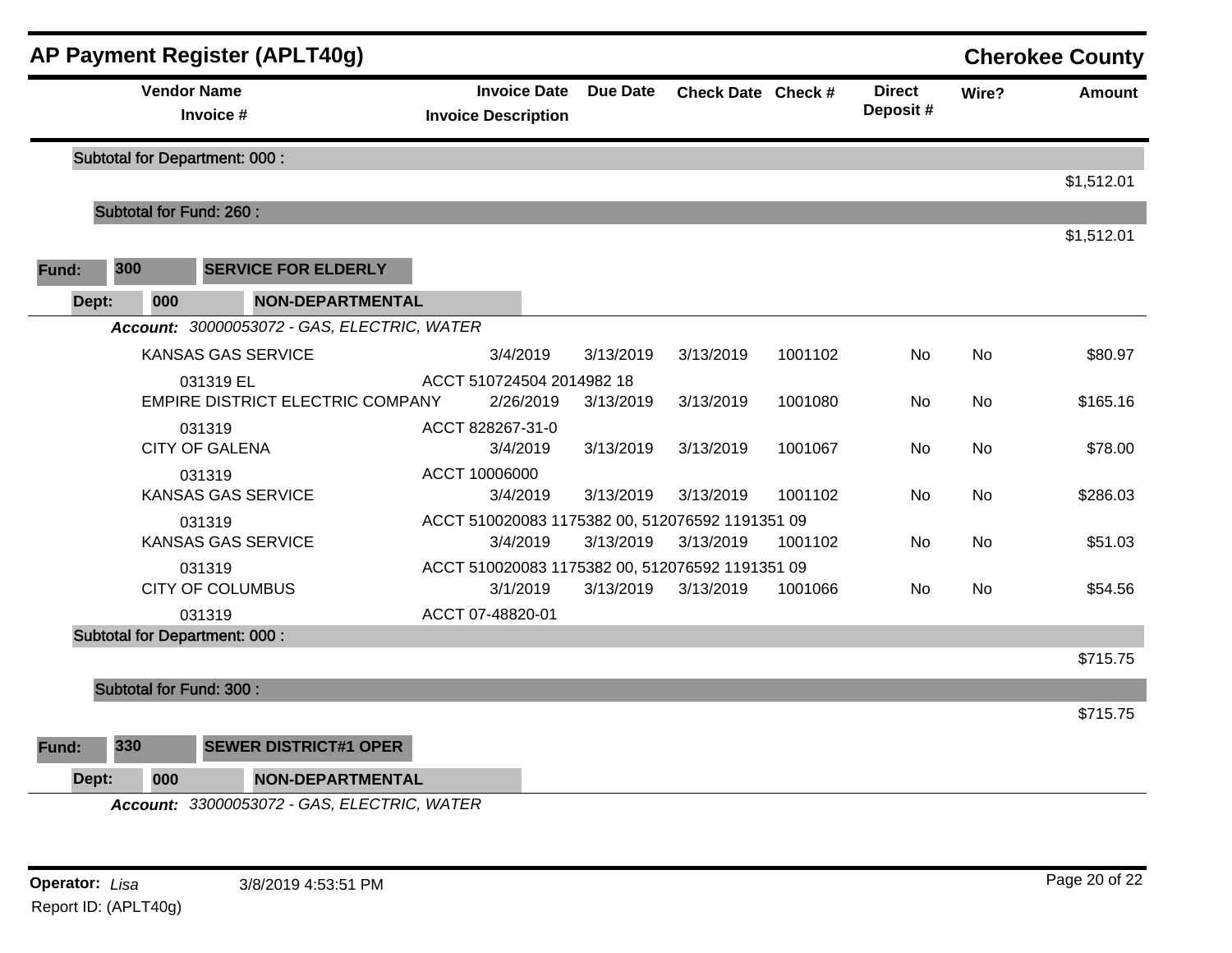| AP Payment Register (APLT40g)          |                                                                                             |           |                    |         |                                   |           | <b>Cherokee County</b> |
|----------------------------------------|---------------------------------------------------------------------------------------------|-----------|--------------------|---------|-----------------------------------|-----------|------------------------|
| <b>Vendor Name</b><br>Invoice #        | <b>Invoice Date</b><br><b>Invoice Description</b>                                           | Due Date  | Check Date Check # |         | <b>Direct</b><br>Deposit#         | Wire?     | Amount                 |
| EMPIRE DISTRICT ELECTRIC COMPANY       | 3/4/2019                                                                                    | 3/13/2019 | 3/13/2019          | 1001080 | <b>No</b>                         | No        | \$1,456.88             |
| 03-13-2019SEWER                        | INV #535793-78-0,487490-67-4,059522-21-9,8668074-56-3,369339-68-4,547731-85-<br>866807-56-3 |           |                    |         |                                   |           |                        |
| Account: 33000053074 - TELEPHONE BILLS |                                                                                             |           |                    |         |                                   |           |                        |
| <b>CENTURYLINK</b>                     | 3/4/2019                                                                                    | 3/13/2019 | 3/13/2019          | 1001053 | No.                               | <b>No</b> | \$186.81               |
| 03-13-2019SEWER                        | ACCT#438097159                                                                              |           |                    |         |                                   |           |                        |
| <b>Subtotal for Department: 000:</b>   |                                                                                             |           |                    |         |                                   |           |                        |
|                                        |                                                                                             |           |                    |         |                                   |           | \$1,643.69             |
| Subtotal for Fund: 330 :               |                                                                                             |           |                    |         |                                   |           |                        |
|                                        |                                                                                             |           |                    |         |                                   |           | \$1,643.69             |
|                                        |                                                                                             |           |                    |         | Total for Bank 1 Account 1120298: |           | \$546,599.10           |
|                                        |                                                                                             |           |                    | *****   | <b>Total Invoices Paid:</b>       |           | \$546,599.10           |